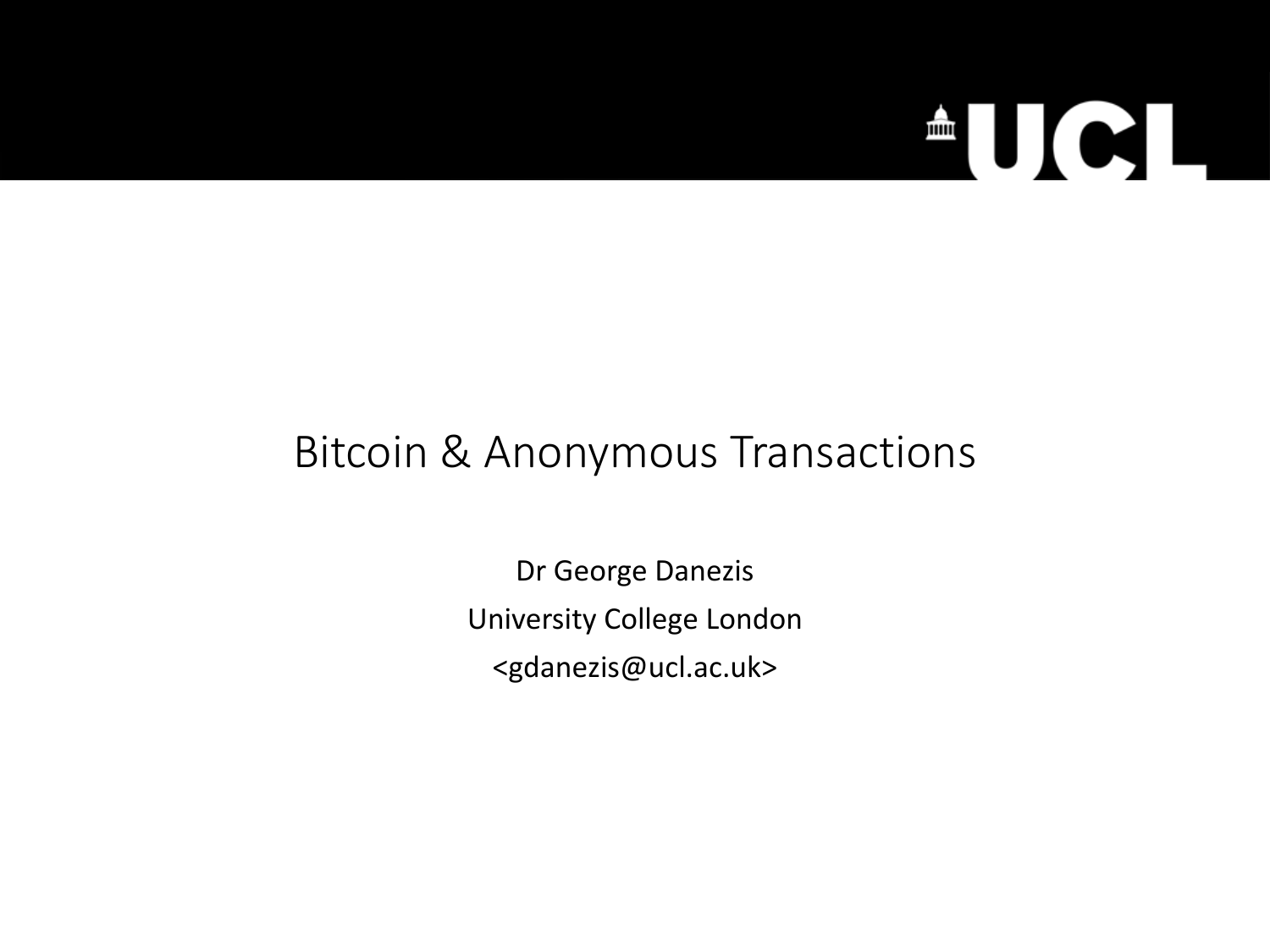

### Is cash really anonymous?

- Anonymity: the property of not having your "long term" identity linked with your actions.
- Anonymous cash actions?
	- Withdrawing some coins / cash.
	- Paying with some coins.
	- Depositing some coins.
	- Using coins for further transactions.
- Is real cash anonymous? [Kug04]
	- Notes have serial numbers.
	- Transaction chains may be short.
	- Linked banknotes on withdrawal.

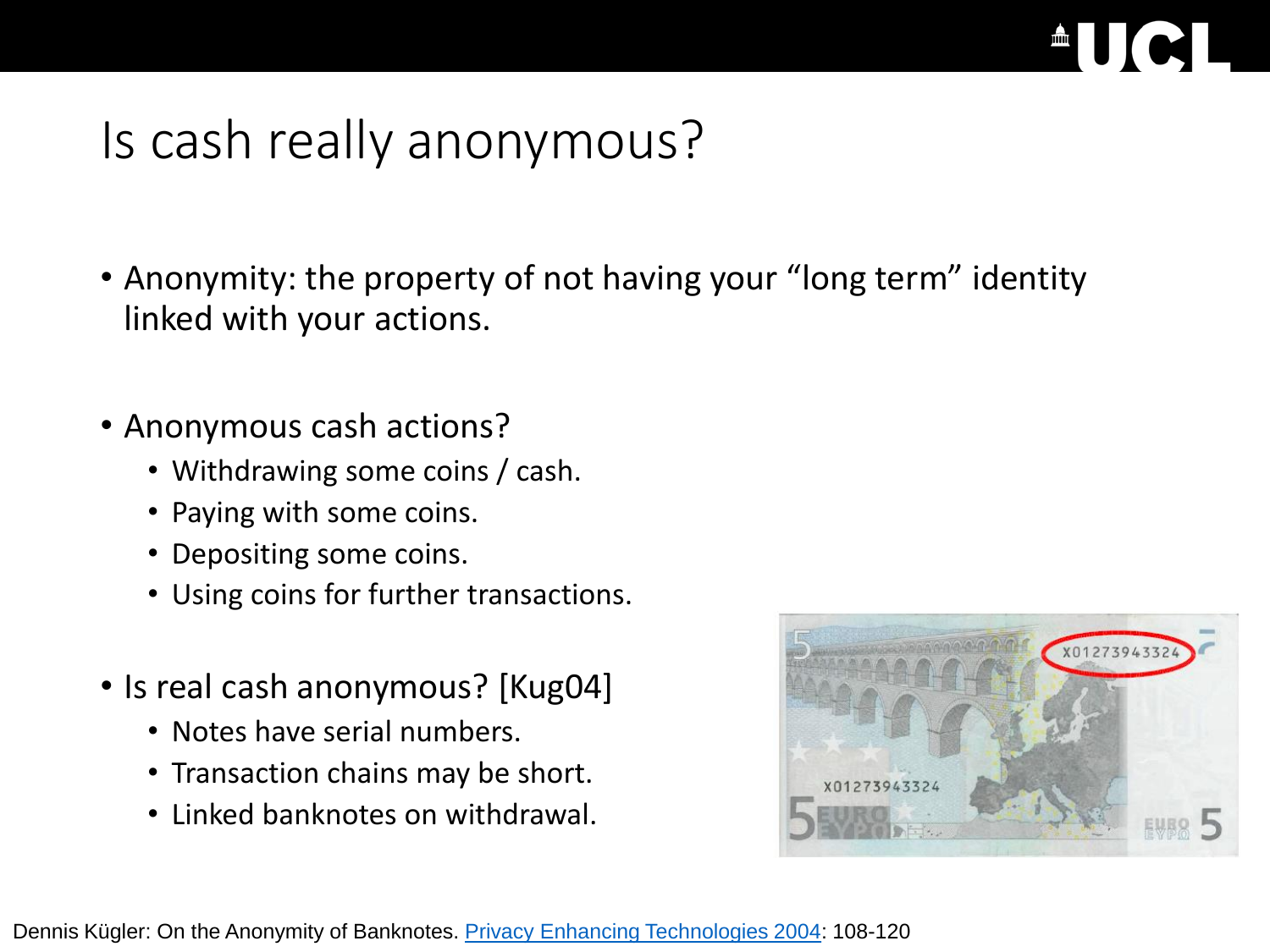### Cryptographic Payments

- Mainstream banking:
	- Europay, MasterCard and Visa (EMV) protocols.
	- Interoperation of Cards, Point of Sale terminals (PoS), Automatic teller machines (ATM).
	- First standard EMV 2.0 in 1995.
	- Uses tamper-resistant hardware, symmetric crypto and (maybe) digital signatures.
	- No anonymity or privacy.
- Research & Development:
	- Digicash: Start-up of David Chaum (started 1990, bankrupt 1998).
		- Inventor or selective disclosure credentials.
		- Anonymous cash using cryptography double spending prevention.
		- Long line of research on efficient e-cash: **we know how to do this**.
		- Model: central issuer of coins, in national currency denominations.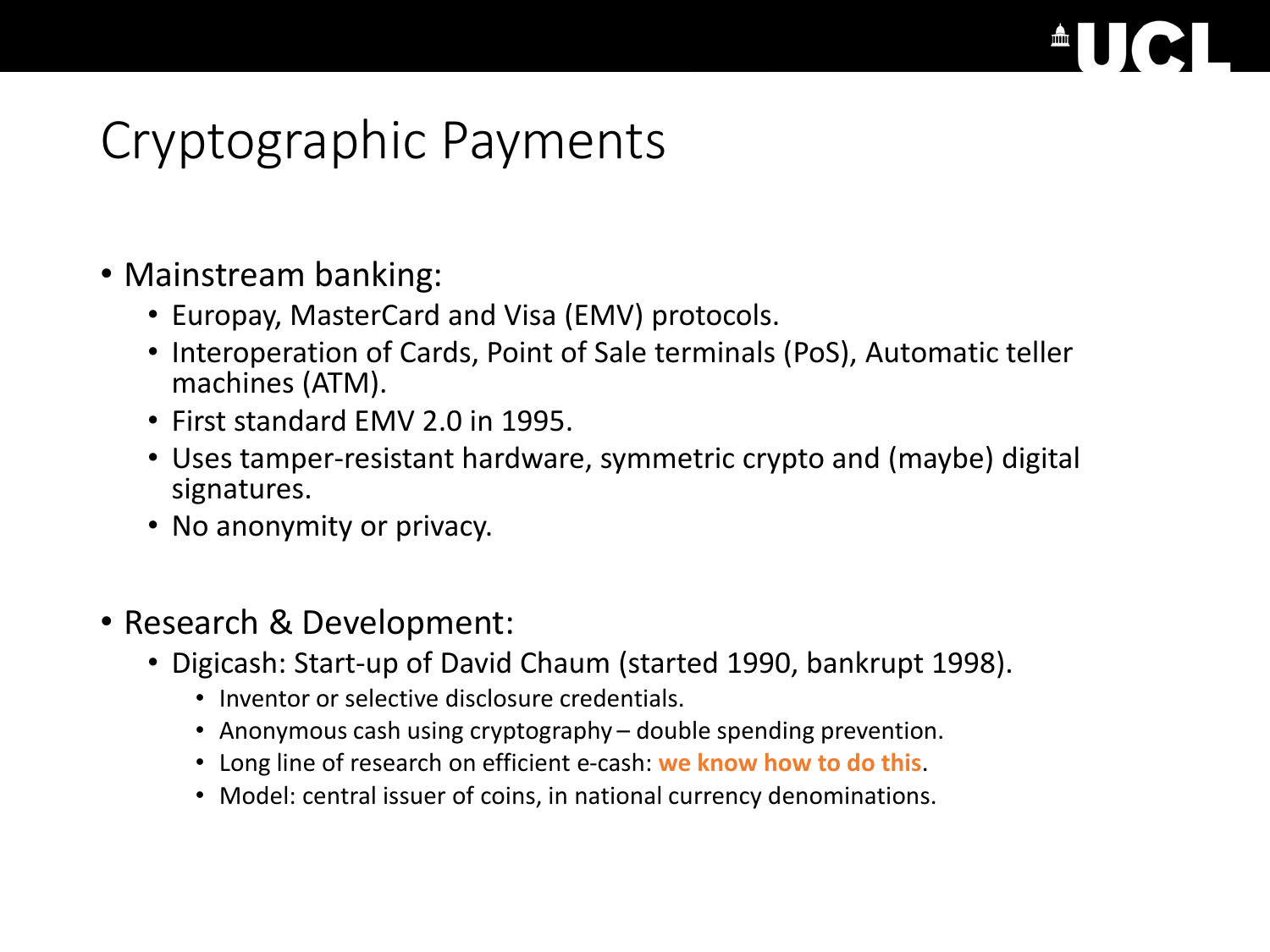# $\blacksquare$



- Key message:
	- We know how to do this extremely efficiently.
		- Jan Camenisch, Susan Hohenberger, Anna Lysyanskaya: **Compact E-Cash**. EUROCRYPT 2005: 302-321
	- Properties:
		- High authenticity– no double spending.
		- Privacy: Shop and Bank cannot tell who customer was.
	- However:
		- **Not a new currency – This is not what this talk is about!**
		- Centralized "Bank" service to issue and deposit (and hold real value)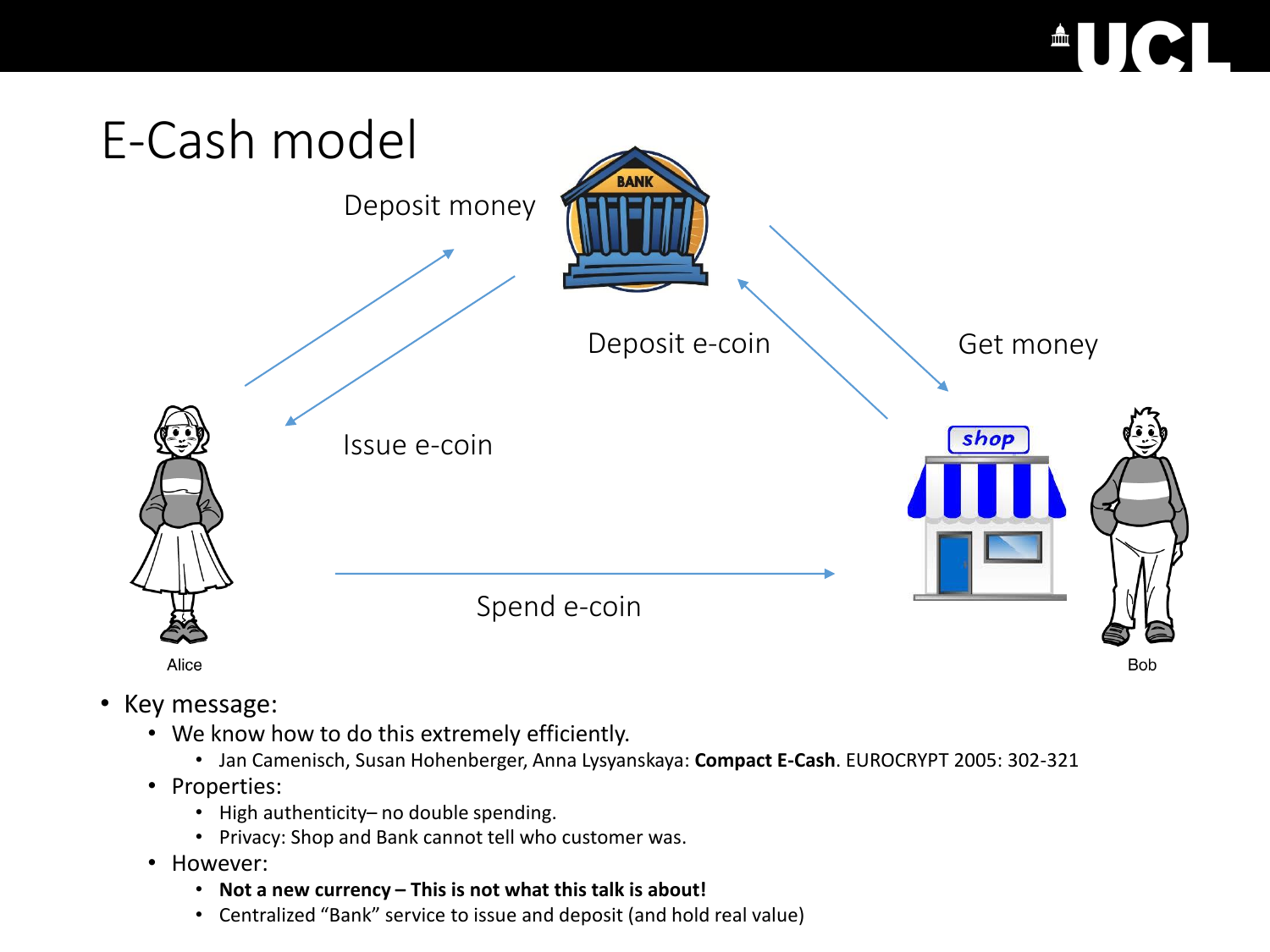### E-cash assumptions

### • Bank is a **trusted third party**.

- **NOT for privacy** a colluding bank and merchant cannot trace transactions.
- Money supply: Bank has a signature key that allows the issuance of coins.
- A rogue bank can "print money".
- Anonymity property makes auditability difficult.
- What is the problem with this model?
	- **Power balance**: bank "controls" the e-cash scheme.
	- Transactions chains: bank -> client -> merchant -> bank.
	- Transferable e-cash possible but inefficient for practical purposes.
	- Result: whoever controls the bank can create money or deprive any client / merchant of their money.
- Is that necessary? Is there a model where no central party or parties are necessary?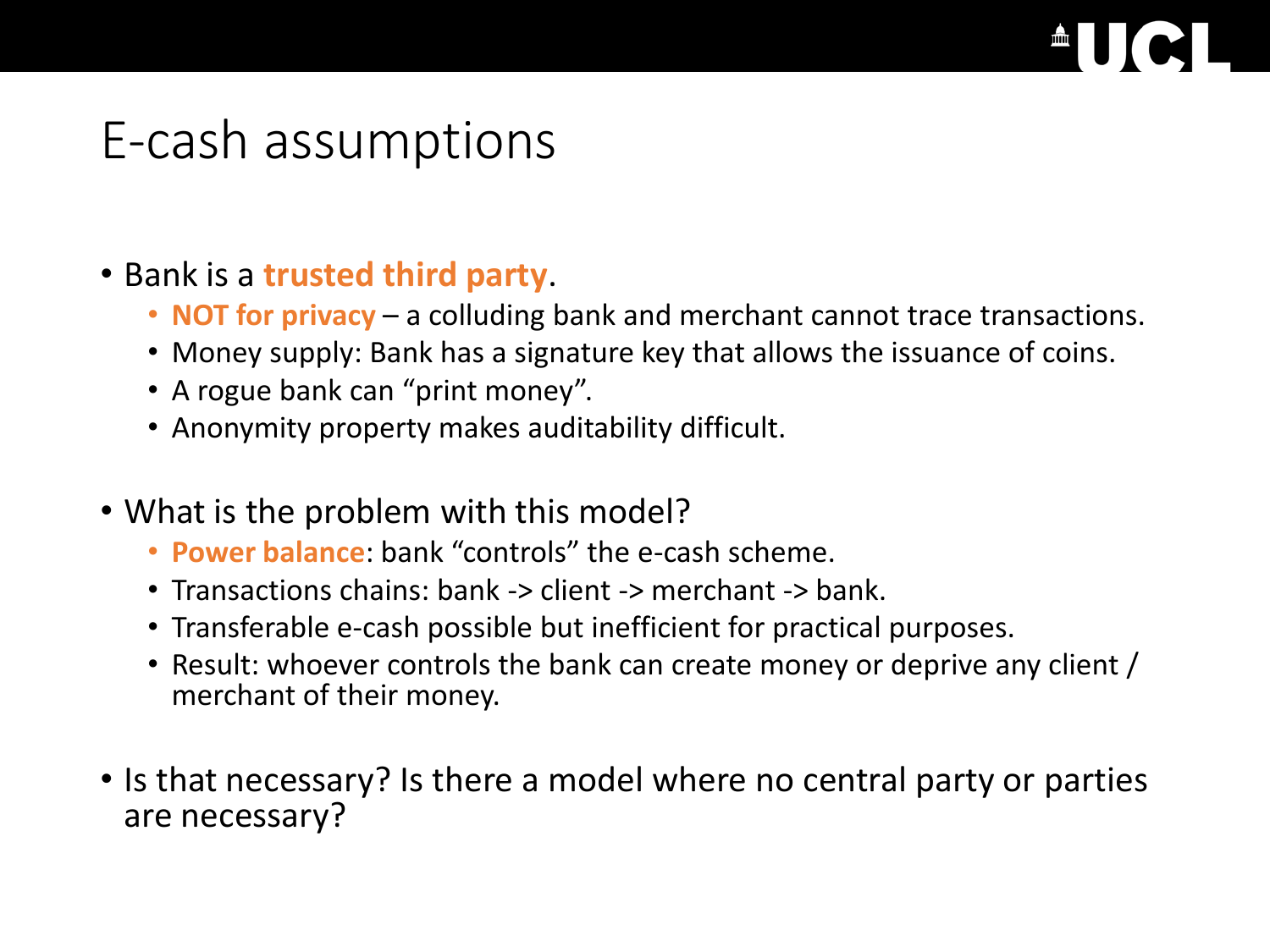## Bitcoin (BTC)

- Paper in late October **2008**.
	- Released as open source software in 2009
	- **Pseudonymous** developer Satoshi Nakamoto.
	- Disappears in mid-2010.
	- He is estimated to have about 1M BTC.
- Bitcoin features (as in the original email):
	- Double-spending is prevented with a peer-to-peer network.
	- No mint or other trusted parties.
	- Participants can be anonymous.
	- New coins are made from Hashcash style proof-of-work.
	- The proof-of-work for new coin generation also powers the network to prevent double-spending.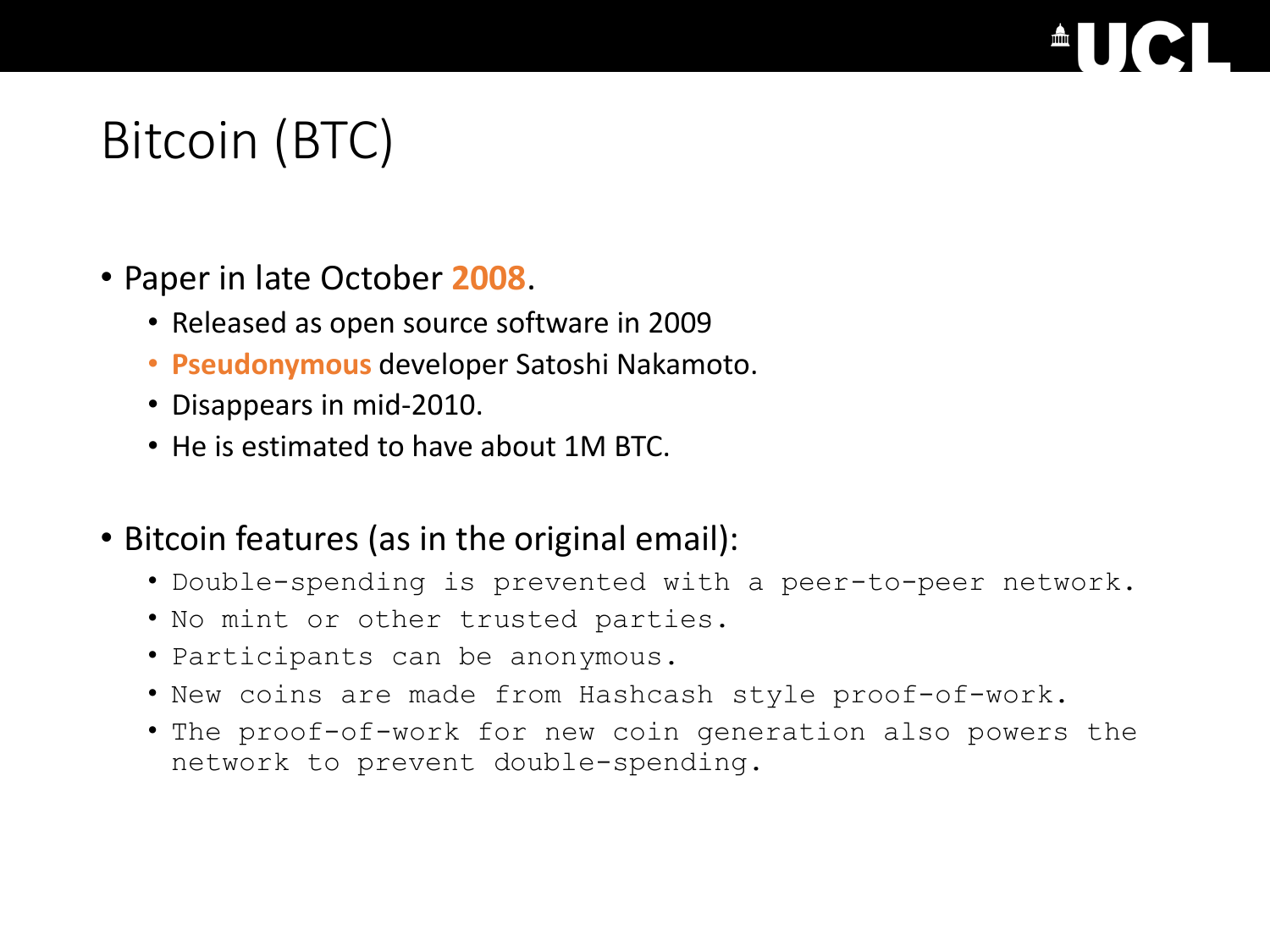

## Memory: the block chain



- A **block chain** storing all **transactions** is maintained by all.
- The last block is sufficient to guarantee the integrity of the full chain.
	- They form a hash chain of other blocks and transactions.
- The longest valid chain is recognized by all as the authoritative chain.
	- Blocks have some validity constraints that make them acceptable to all.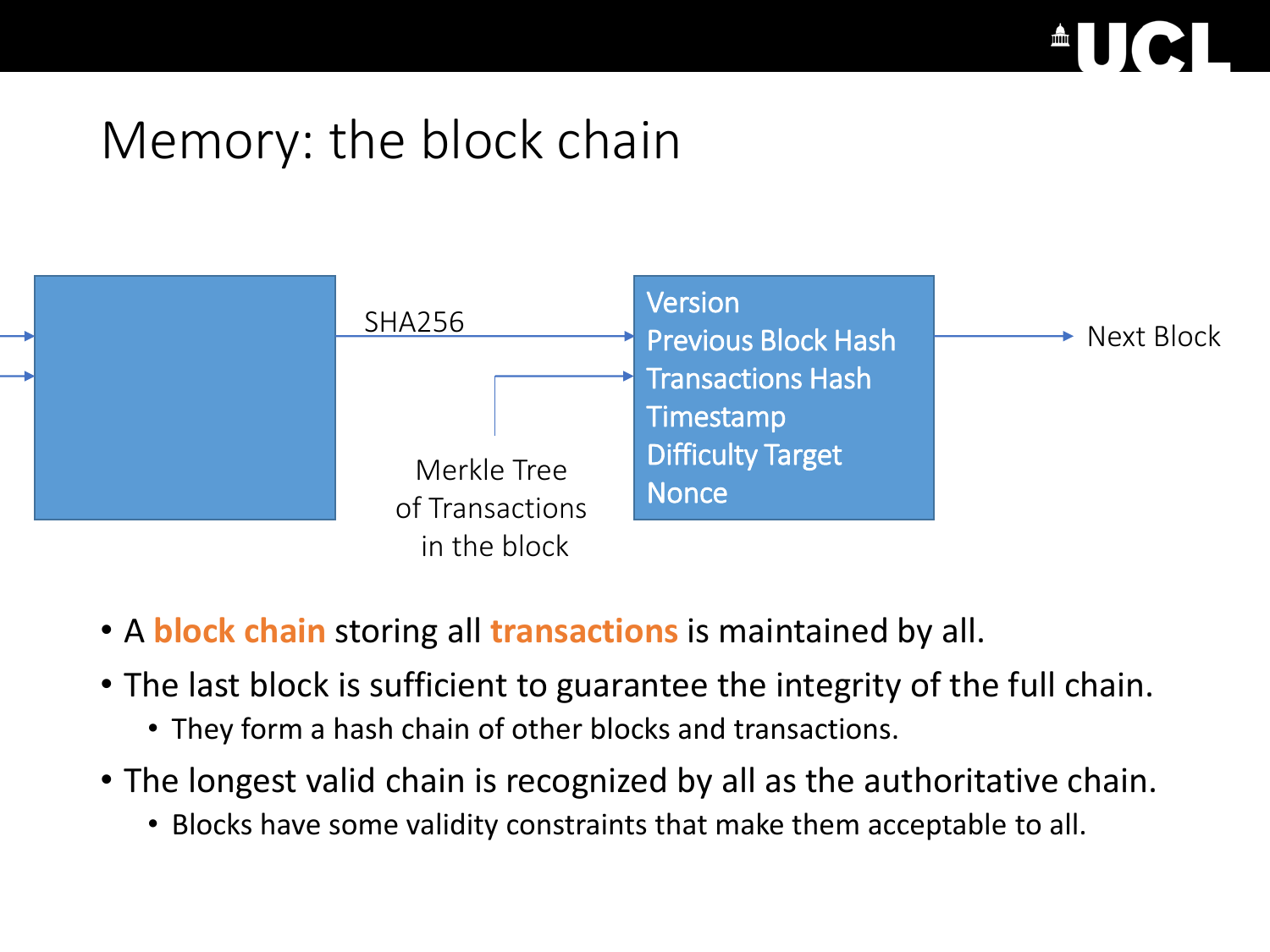### **Transactions**

Each input address signs the transaction.

The address and key must previously be in the block chain.

All value is input.



Specify an output value and public key to transfer funds to.

Typical: Transfer and change

(Remaining go to miner as transaction fees to be included.)

- Bitcoins are transferred between addresses.
	- Address is identified by hash of public key
	- Private key used to sign transactions to spend coin.
	- Security property: authorization!
- Special transactions …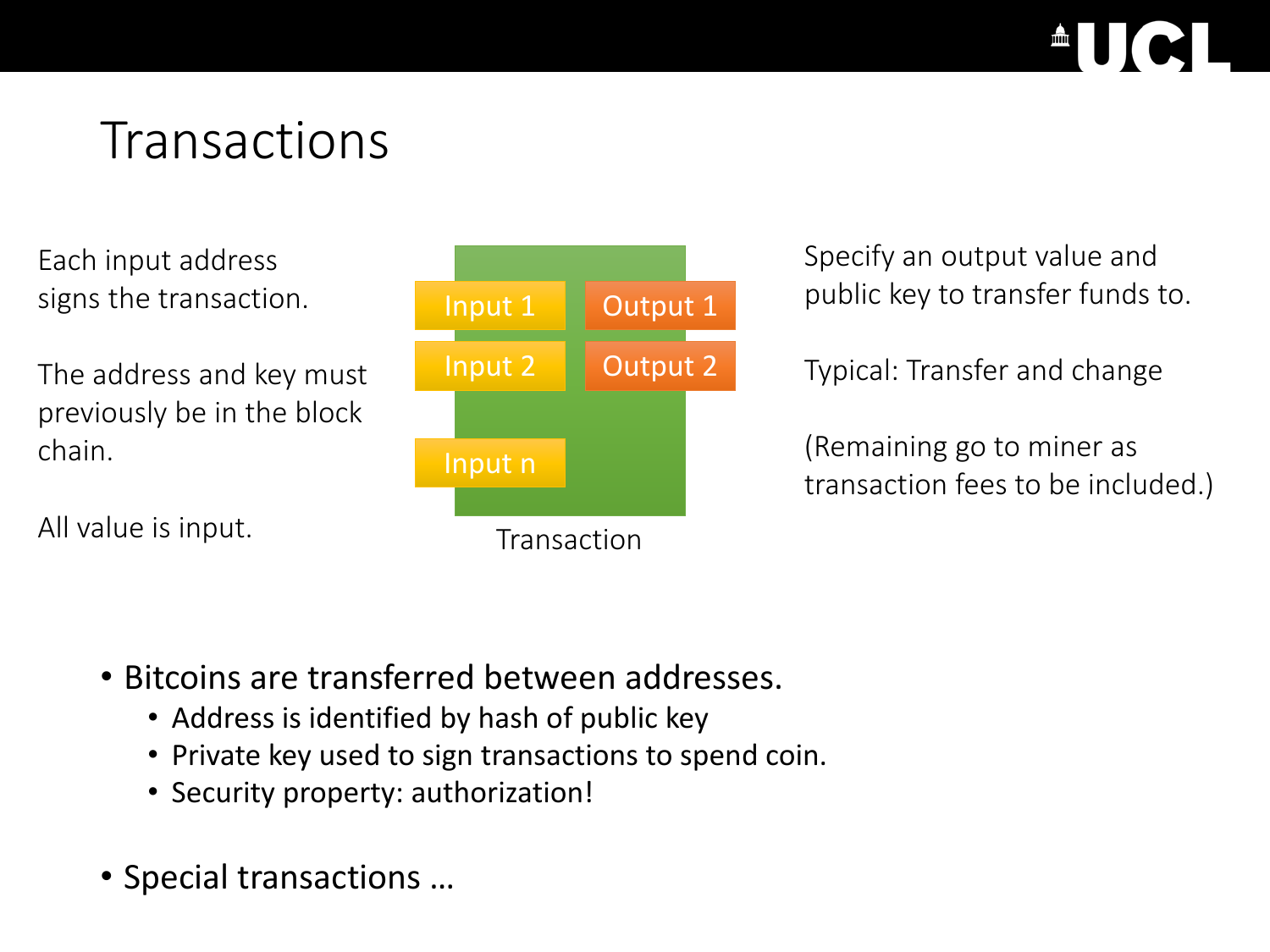### Where BTC money lives?

- Money lives in a wallet.
	- Each wallet has an "**address**"
	- Wallet stores the secret key for all user BTC addresses.
	- Secret keys are just bit sting.
	- If seen by an adversary they can transfer coins away from you.
	- Theft!
- Where do you put the wallet?
	- On client software. Downside: you get hacked "bye bye" BTC.
	- On services. Exchanges and wallet services.
		- The service gets hacked everyone's money is stolen.
	- In hardware: a market in its infancy but growing
		- Parallel to Hardware Security Modules.
- Key insight: Hacking now allow you to steal money!
	- So are bad random number generators for the addresses.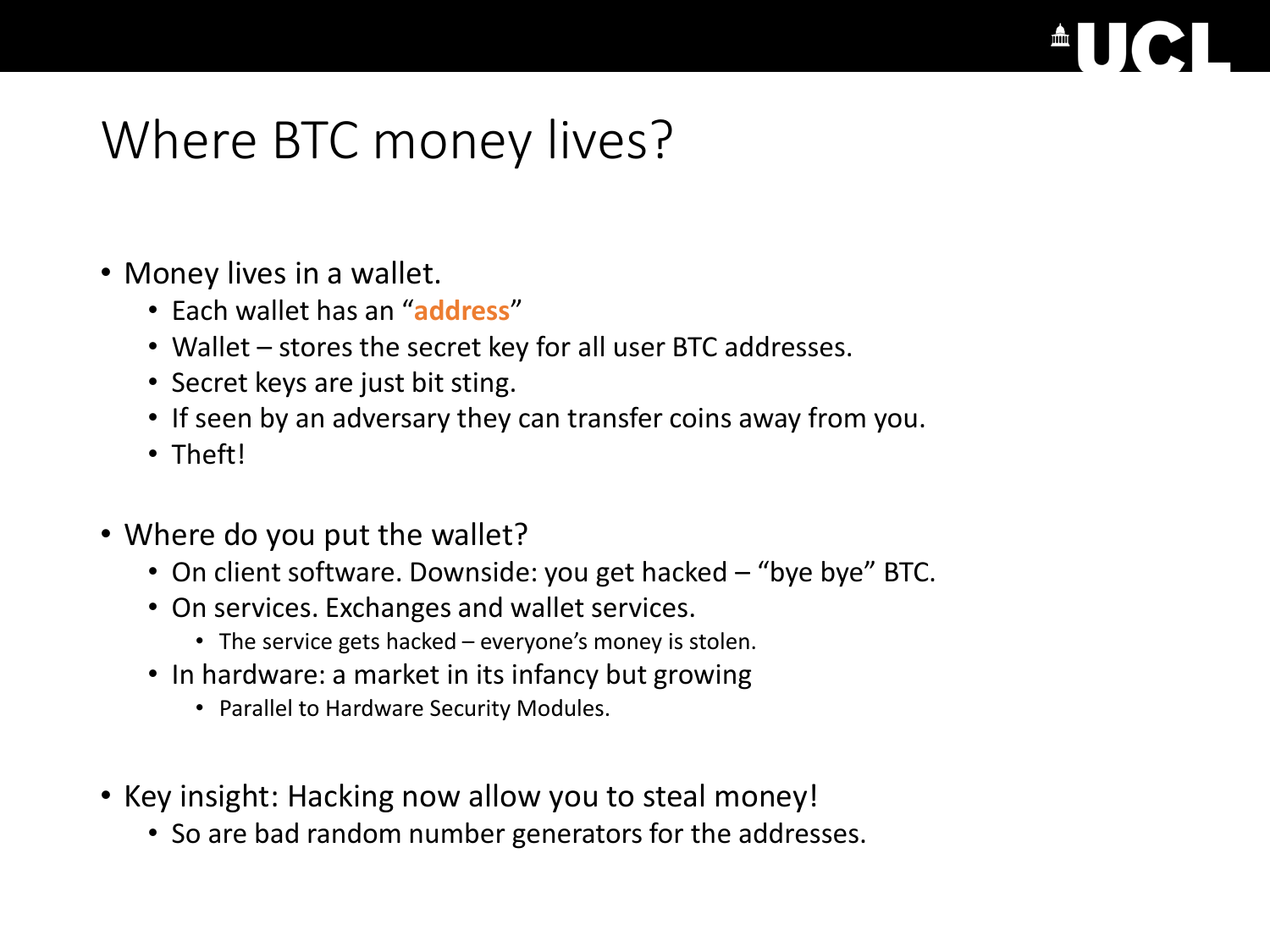## Money supply: hashcash

### **How to avoid a centralized party controlling the money supply?**

- Hashcash (Adam Back):
	- Make users find hash collision to rate limit supply in distributed manner.
	- Original use: DoS prevention.
- Who controls the money supply?
	- Convention in code.
	- **Mining**: Take all advertised transactions and try to make a block.
	- A block is made using the previous block, transactions and nonce.
	- Hash of valid blocks need to be smaller than a target difficulty agreed by all.
		- Lottery
	- Difficulty level tuned for 1 block every 10 minutes.
- Details
	- A single special transaction is within each block to create new Bitcoins.
	- How many depends on the length of the block chain.
	- Bitcoins in existence will never exceed 21 million.
	- After that? Transaction fees should kick in to provide incentives to mine.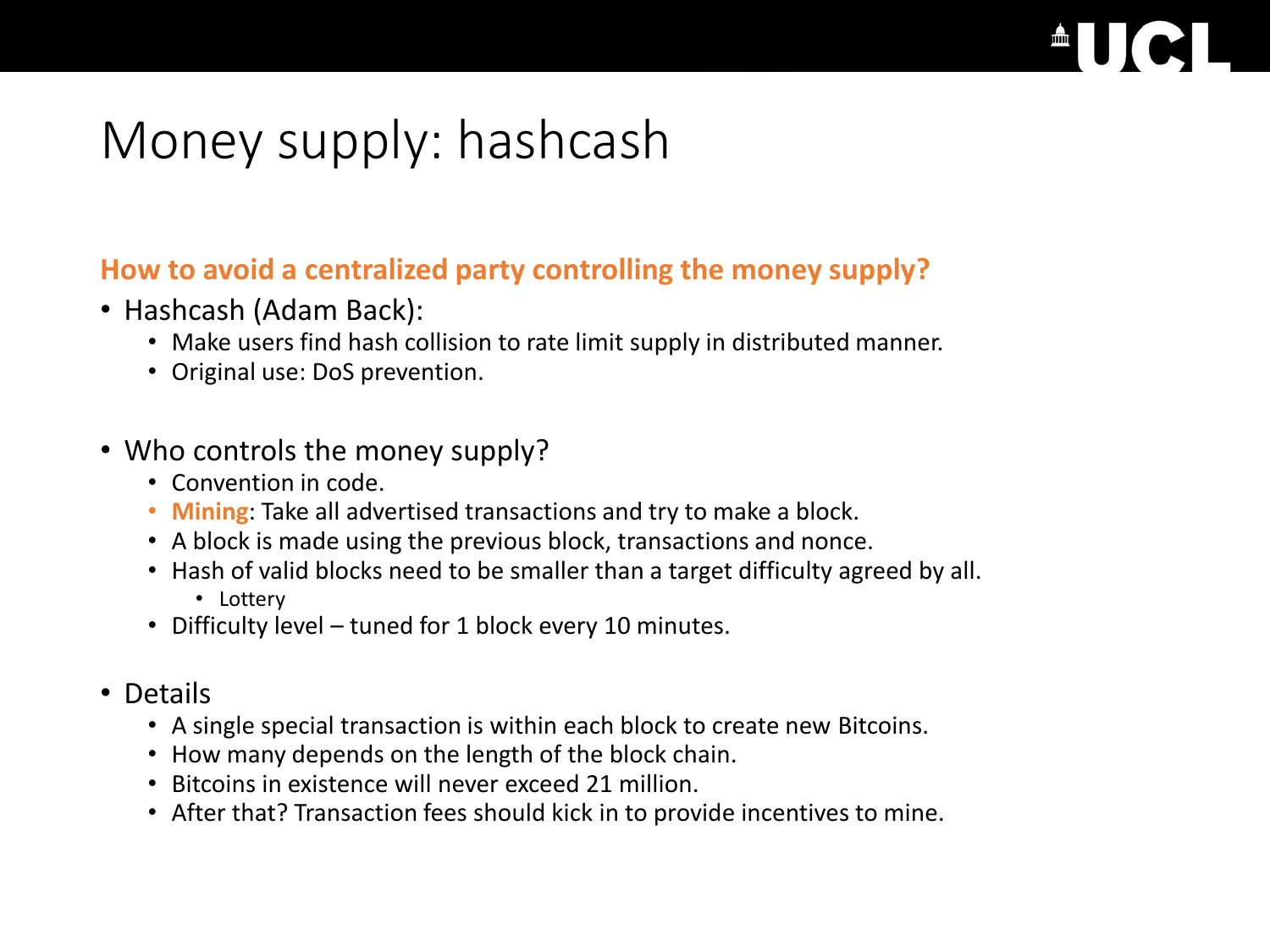

## Double spending prevention

- Each transaction is **broadcast** to all miners in the network.
	- Massive peer-to-peer broadcast network.
- Miners only include, in the new block calculation, transactions that do not have inputs already spent.
- Other miners check blocks for double-spending, otherwise block is invalid.
- After a transaction has been included in a mined block it has received one confirmation.
	- Usually clients wait for 6 confirmations to consider a transaction confirmed.
	- 1 block = 10 min means 1 hour wait.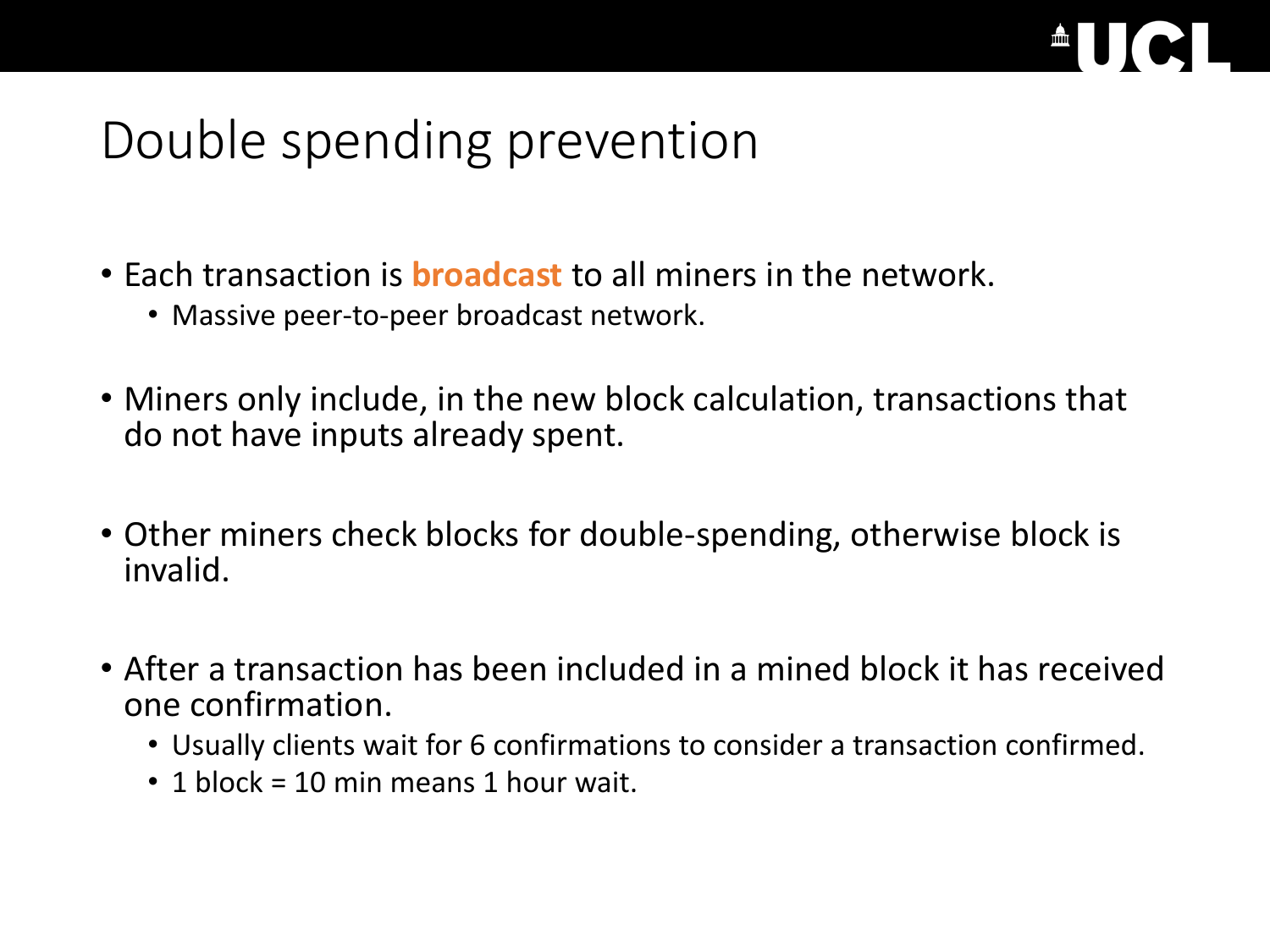# **AUCI**

### How much is a BTC worth?

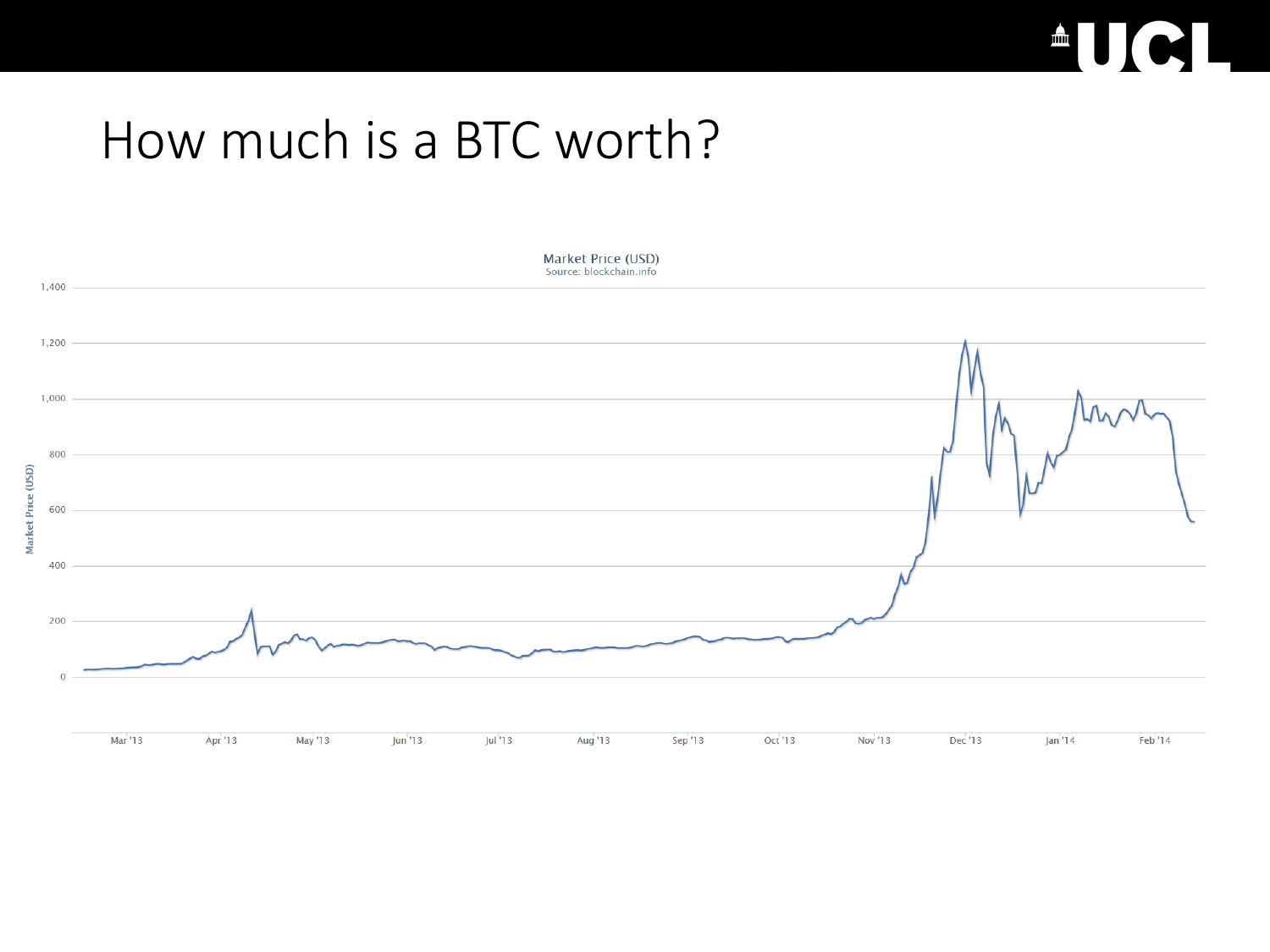# ■

### Total BTC in circulation



About 12M BTC out of a maximum of 21M BTC have been mined in 5 years. Rate of BTC / mining will slow down as more BTC are mined: 25BTC per block today, 6BTC per block by 2020.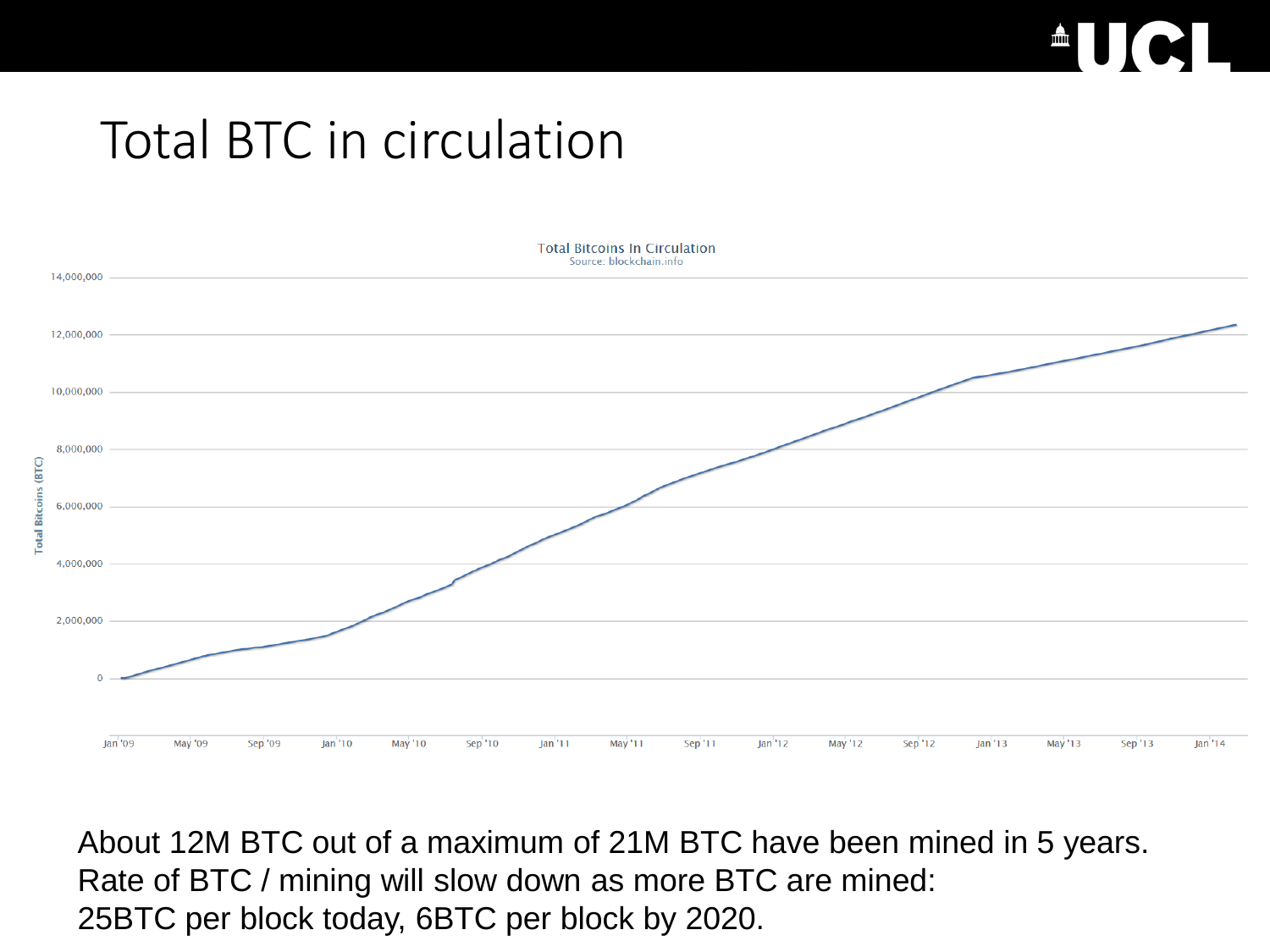

## How big is the BTC market

| 16,000,000,000 | Market Capitalization<br>Source: blockchain.info |         |         |         |         |         |                     |                 |         |        |         |         |         |         | > \$14B |          |
|----------------|--------------------------------------------------|---------|---------|---------|---------|---------|---------------------|-----------------|---------|--------|---------|---------|---------|---------|---------|----------|
| 14,000,000,000 |                                                  |         |         |         |         |         |                     |                 |         |        |         |         |         |         |         |          |
| 12,000,000,000 |                                                  |         |         |         |         |         |                     |                 |         |        |         |         |         |         |         |          |
| 10,000,000,000 |                                                  |         |         |         |         |         |                     |                 |         |        |         |         |         |         |         |          |
| 8,000,000,000  |                                                  |         |         |         |         |         |                     |                 |         |        |         |         |         |         |         |          |
| 6,000,000,000  |                                                  |         |         |         |         |         |                     |                 |         |        |         |         |         |         |         | $>$ \$6B |
| 4,000,000,000  |                                                  |         |         |         |         |         |                     |                 |         |        |         |         |         |         |         |          |
| 2,000,000,000  |                                                  |         |         |         |         |         |                     | The 2011 bubble |         |        |         |         |         |         |         |          |
|                | $\Omega$                                         |         |         |         |         |         |                     |                 |         |        |         |         |         |         |         |          |
|                | Jan '09                                          | May '09 | Sep '09 | Jan '10 | May '10 | Sep '10 | Jan <sup>'</sup> 11 | May '11         | Sep '11 | Jan'12 | May '12 | Sep '12 | Jan '13 | May '13 | Sep '13 | Jan '14  |

A year ago it was small. Now it is big.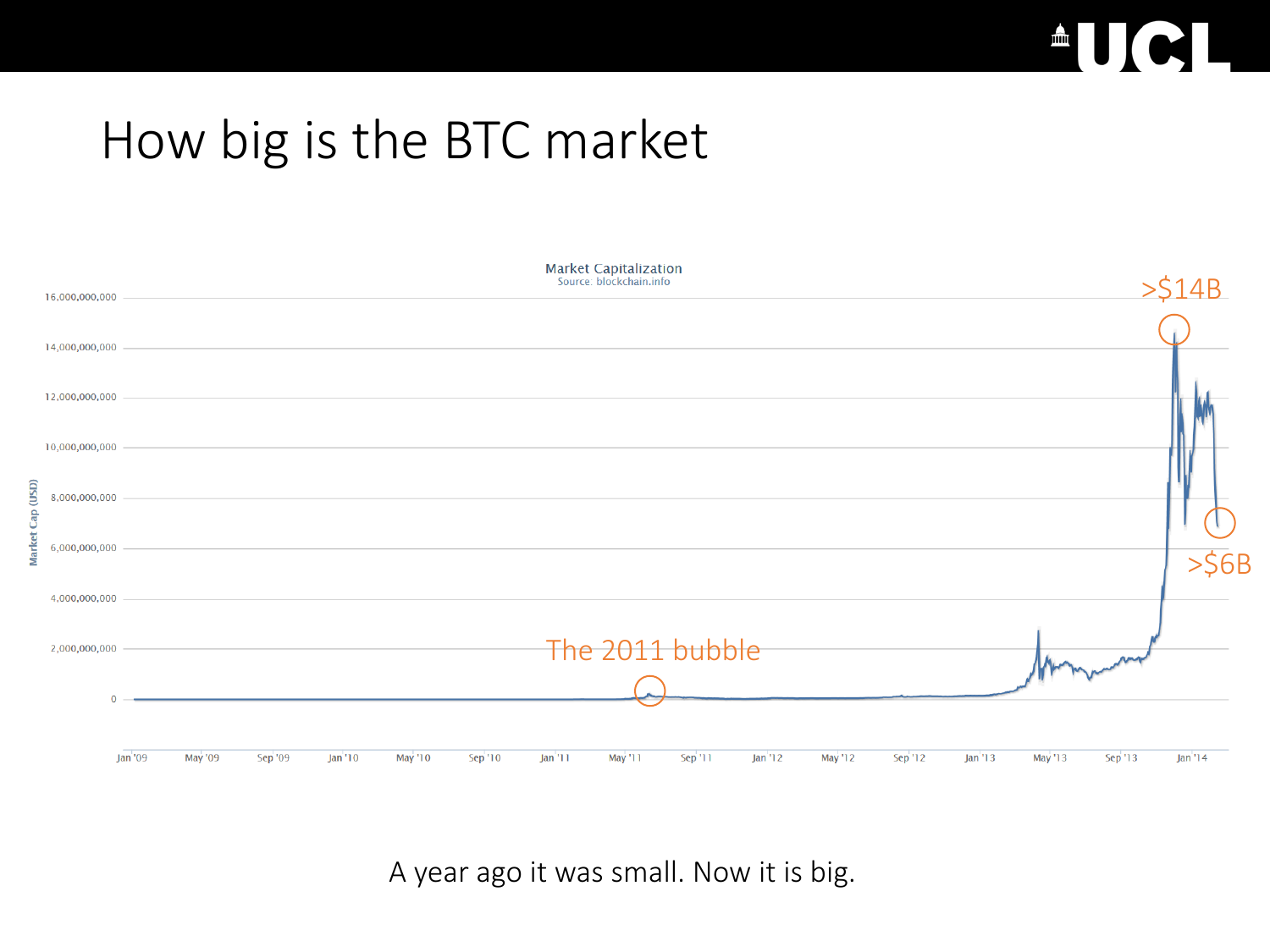## Is Bitcoin really anonymous?

- BTC flows from "address" to "address".
	- Pseudonymous not tied to a human, just a secret key.
- However:
	- Exchanges accept national money and provide BTC.
	- Those nowadays implement "know your customer" policies (Or payments can be traced if done via conventional banking)
	- Once money is in BTC you can follow money flow chains.
	- It goes into banking system when it leaves.
- Forensic accountancy tricks:
	- Each transaction has many inputs, but two outputs: The recipient. The change address  $-$  this is the same as the sender.
	- Many small change addresses are consolidated to buy big things.
	- Result: can trace, and group, addresses per owner over time.
- In fact: **everyone can do investigations on the public graph.**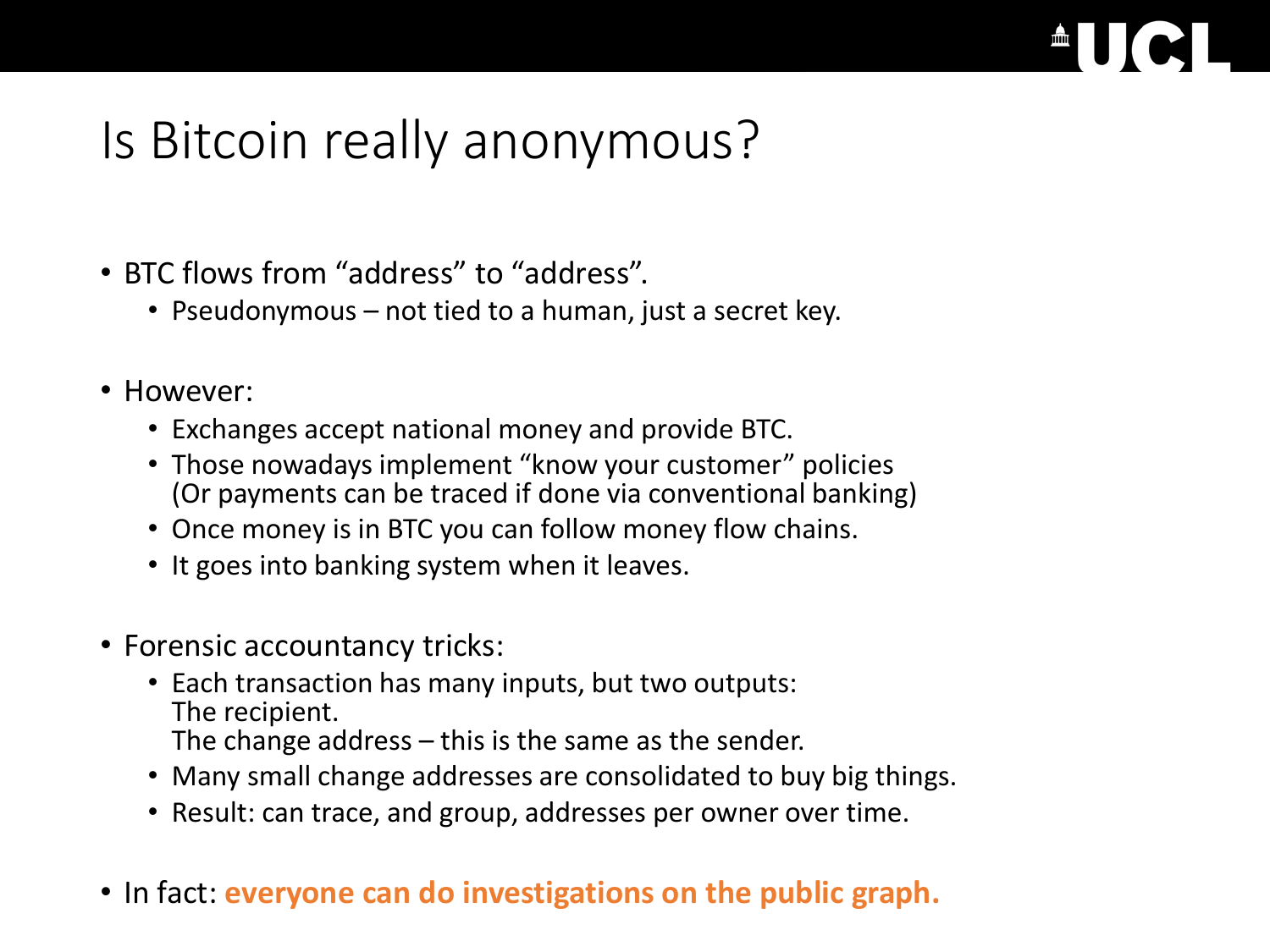

### Mapping the Bitcoin network

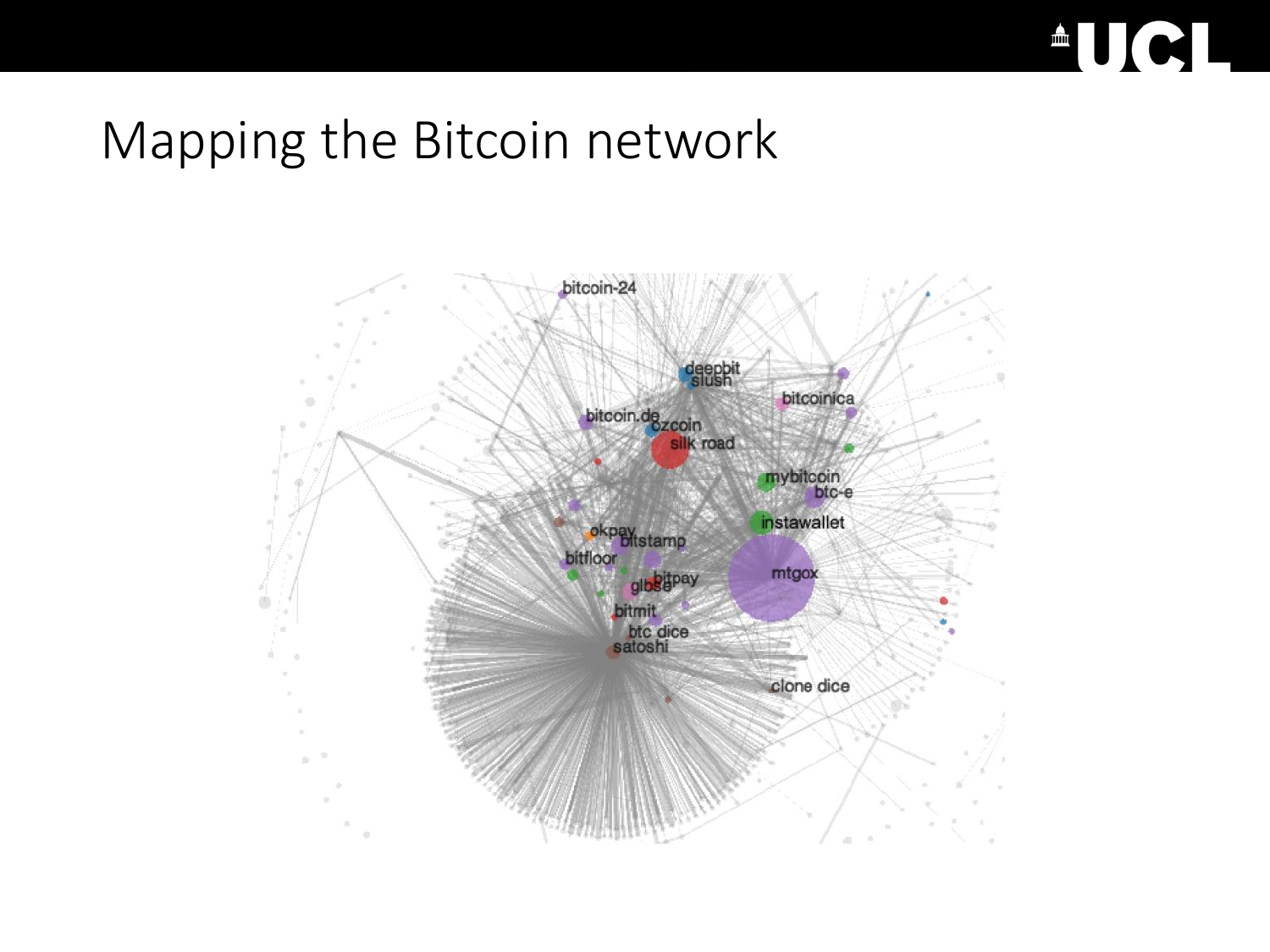## Tracking thefts (1)

### • From: UCSD

**"A Fistful of Bitcoins: Characterizing Payments Among Men with No Names"**

### • Case Study 1:

- The Betcoin gambling site was hacked in April 2012
- 3,171 BTC were stolen in total (2902, 165, 17, and 87 BTC).
- Did not move until March 15 2013 (bitcoin goes up)
- Aggregated with other small addresses into one large address
- Then began a peeling chain.
- After 10 hops, a peel went to Bitcoin-24,
- And in another 10 hops a peel went to Mt. Gox; in total, 374.49 BTC go to known exchanges, all directly off the main peeling chain, which originated directly from the addresses known to belong to the thief.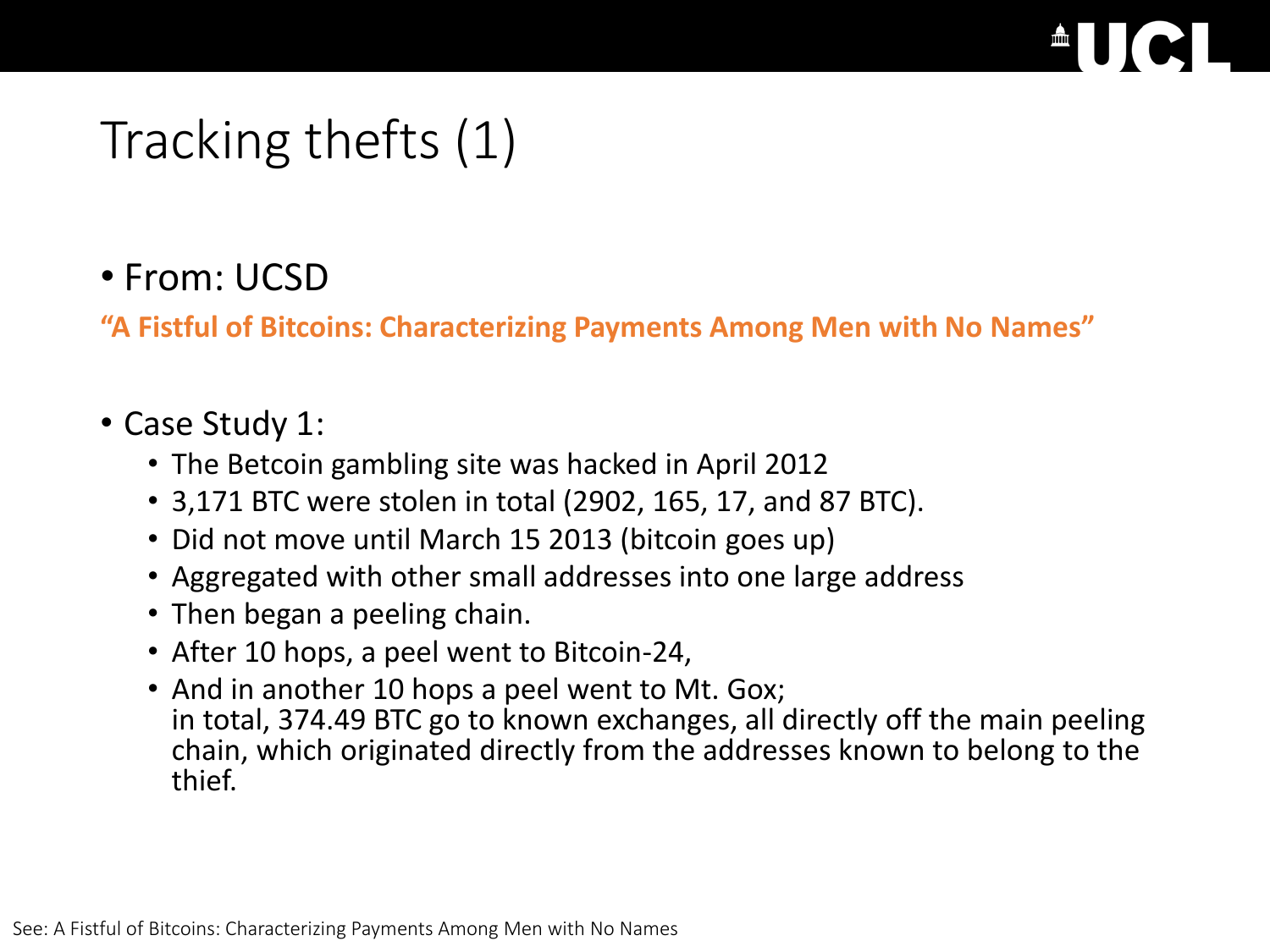## Tracking thefts (2)

- Case Study 2: Bitfloor theft
	- Large peels off; several initial peeling chains were then aggregated, and the peeling process was repeated.
	- Nevertheless, by manually following this peel-and-aggregate process to the point that the later peeling chains began, systematically followed these later chains and again observed peels to multiple known exchanges.
	- The third peel off one such chain was 191.09 BTC to Mt. Gox, and in total we saw 661.12 BTC sent three popular exchanges (Mt. Gox, BTC-e, and Bitstamp).
- Case Study 3:
	- Thief stole bitcoins by installing a trojan on the computers of individual users
	- Unable to confidently track the flow of the stolen money
	- Most of the stolen money did not in fact move at all
	- Of the 3,257 BTC stolen to date, 2,857 BTC was still sitting in the thief's address, and has been since November 2012
- Conclusion: It is very **hard to exfiltrate the proceeds of crime** at scale.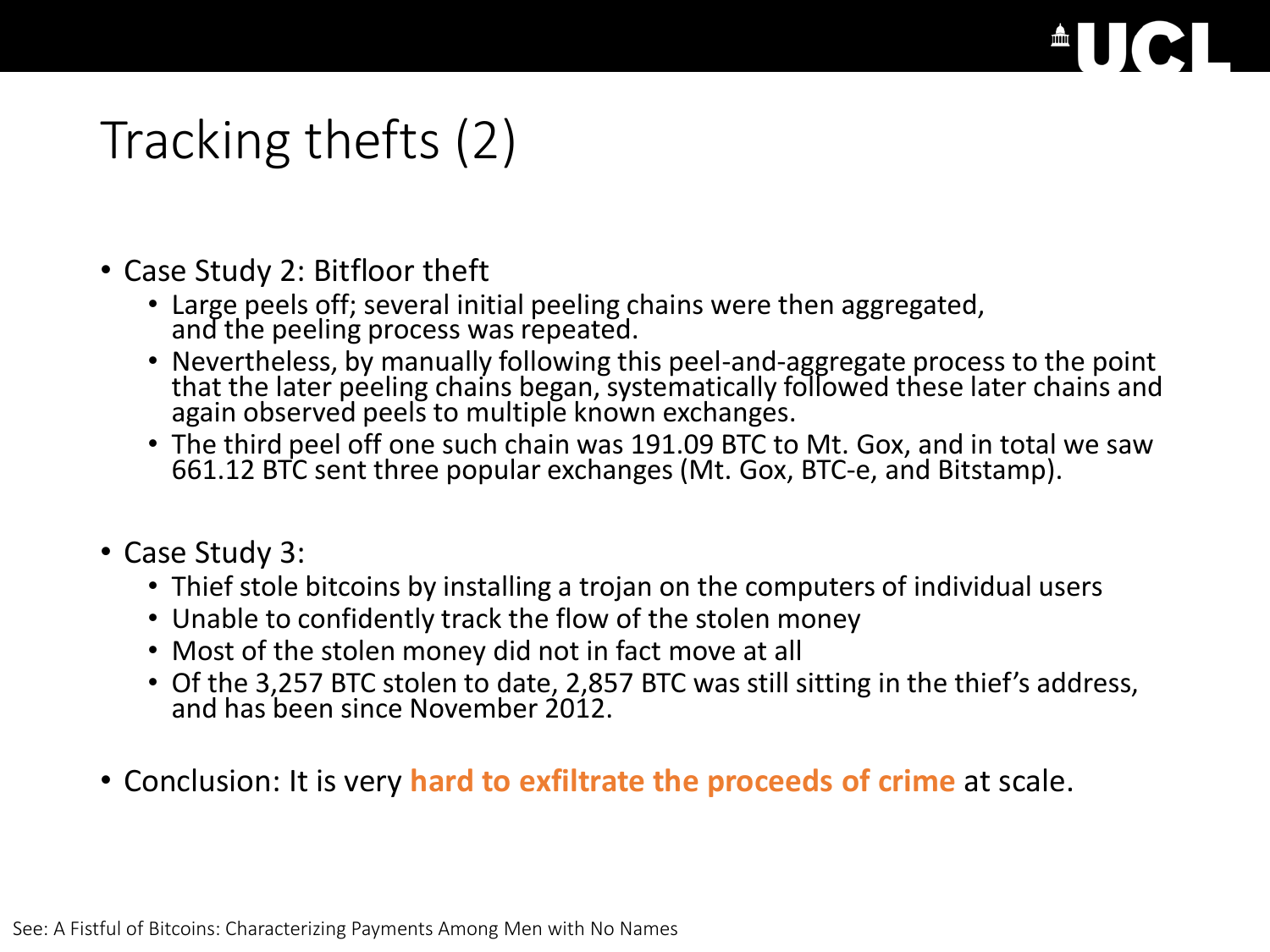## Zerocoin: How to make Bitcoin anonymous?

### <http://zerocoin.org/>

- Key idea:
	- Each Address has a hidden serial number and a key.
	- When spending, you have to release the serial number and sign with the key.
	- You also prove that the serial number and key are in the block chain.
	- Without revealing where!
- Security properties:
	- Integrity: Zero-knowledge proof that serial and key are in the block chain.
	- Double-spending prevention: check that the serial is not already used.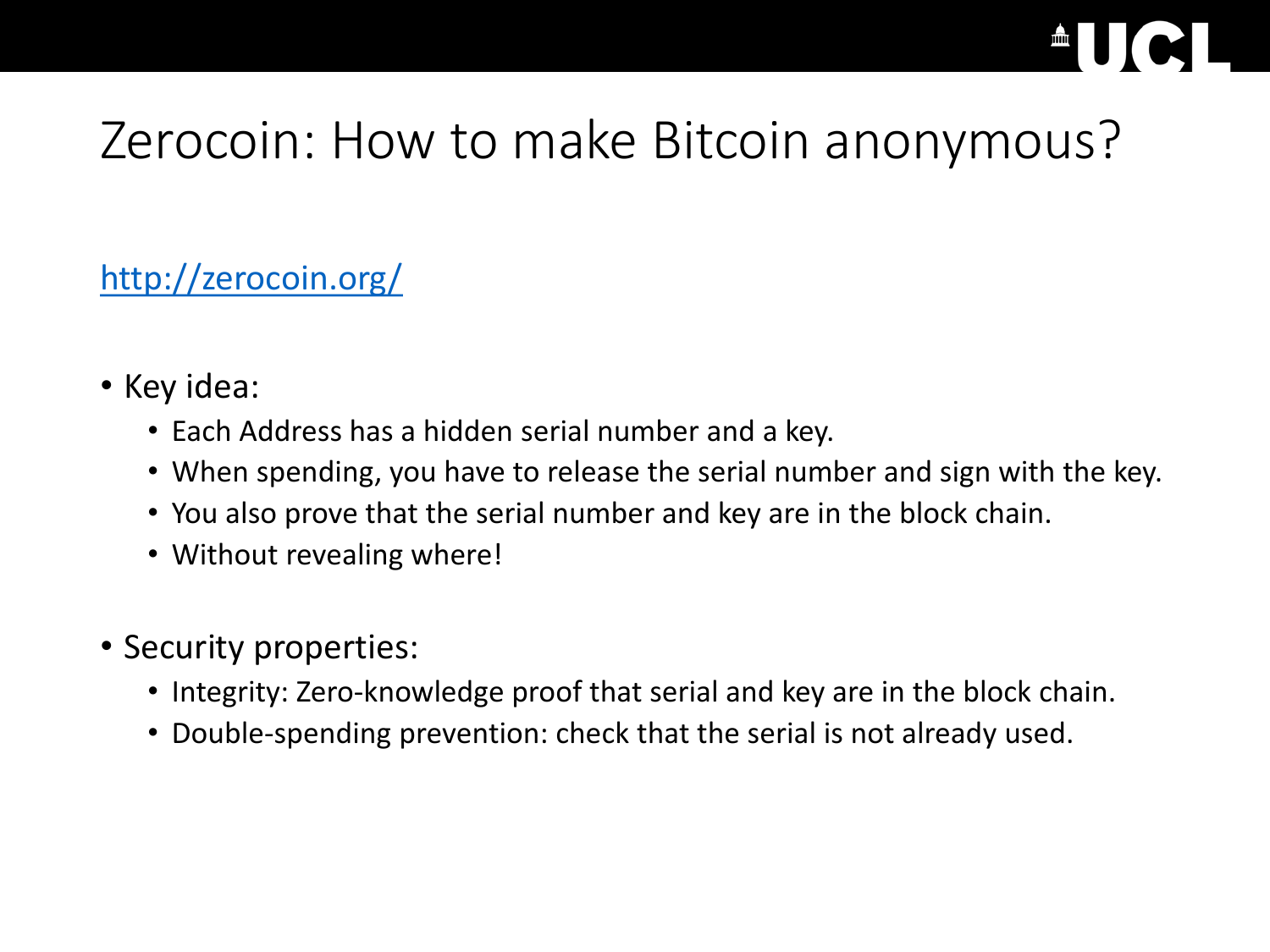### What are the challenges?

- Privacy and integrity:
	- Before a transaction is accepted as genuine and included in the block chain.
	- You need to prove: (Integrity)
		- (a) The coin was indeed in the block chain.
		- (b) The coin has a certain value.
		- (c) The coin has not already been spent.
	- BUT You must not reveal: (privacy)
		- (a) Who transferred the coin to the spender.
		- (b) Who the coin is being transferred to.
- How to combine integrity and privacy:
	- Zero-knowledge proofs of knowledge.
	- Allow you to prove that a hidden value is known and satisfies some conditions.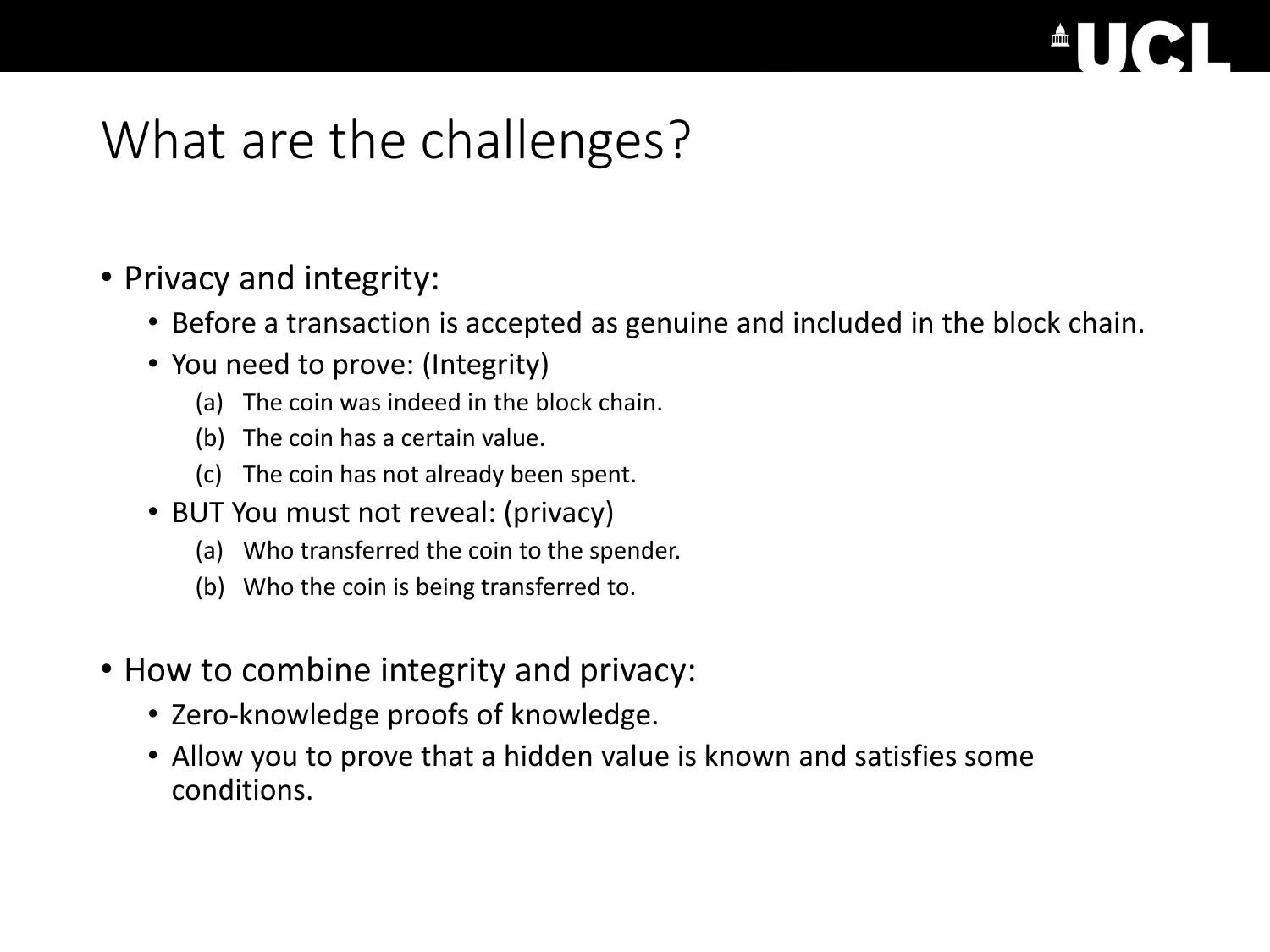# $\triangle$ U $\in$

### Bitcoin vs. Zerocoin

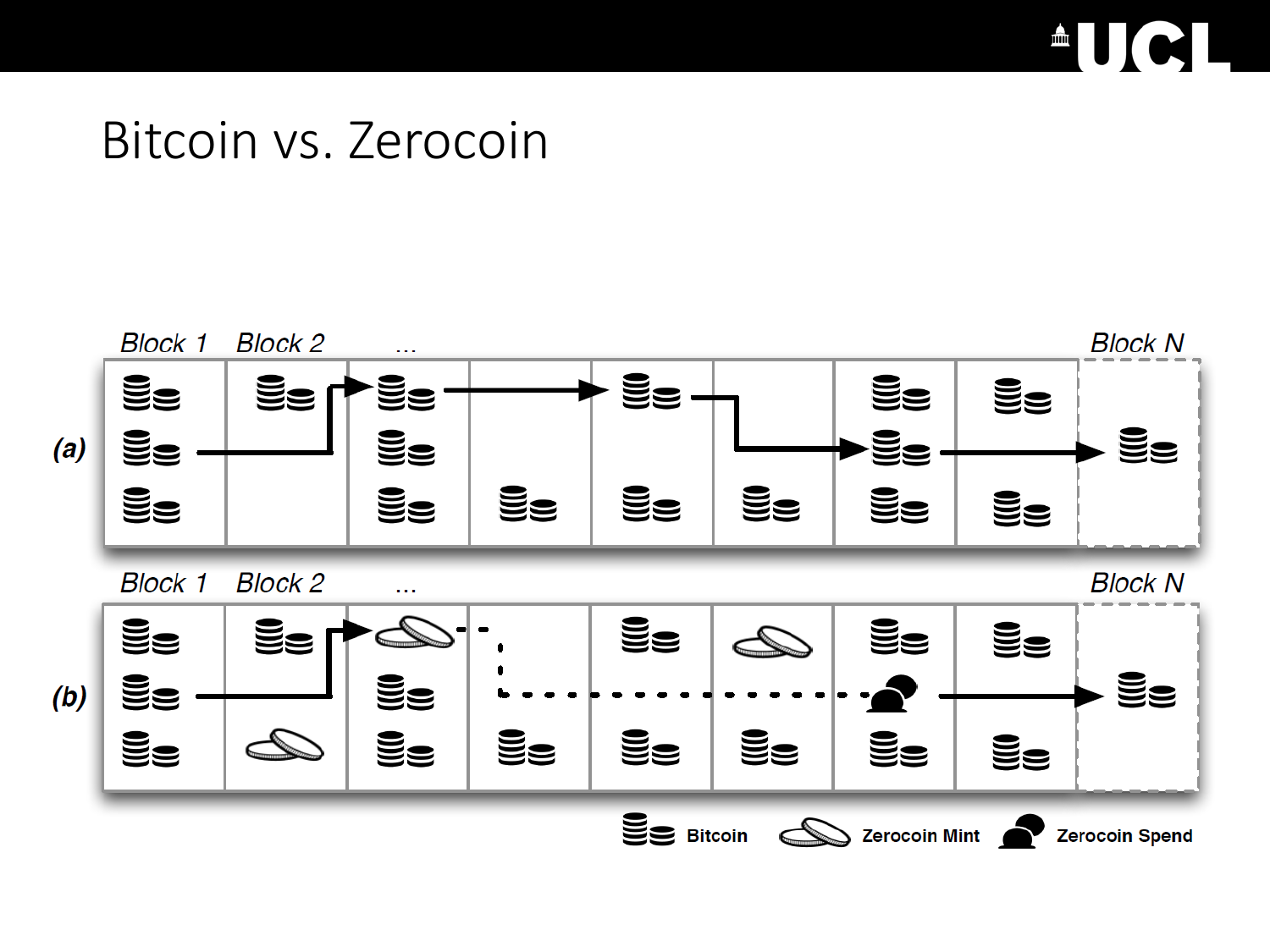## Intuition behind Zerocoin cryptography

- A commitment scheme allows Alice to Commit to a value S.
	- $c =$  Commit(S, r) for a random large r.
	- Can "open" the commitment by revealing r and S.
	- Can prove she knows S and r (without revealing them).
	- Not a unicorn:  $c = g<sup>s</sup>h<sup>r</sup>$  mod p (Pedersen Commitment)
- Zerocoin **minting**:
	- Commits to a serial number S as c.
	- She transfers a fixed amount of BTC to "c", and places the transaction in the block chain.
- Zerocoin **spending**:
	- Alice reveals an S (but not r!)
	- Alice prove she knows an r such that S and r are valid openings of one of the previous minted Zerocoins.
- Note: the proof is in zero-knowledge and does not leak exactly which Zerocoin was spent.
	- Challenges: how to make this proof efficient? (Linear restricts performance).
	- May have to limit validity of Zerocoins to epoch.
	- The larger the set of valid Zerocoins, the more anonymity.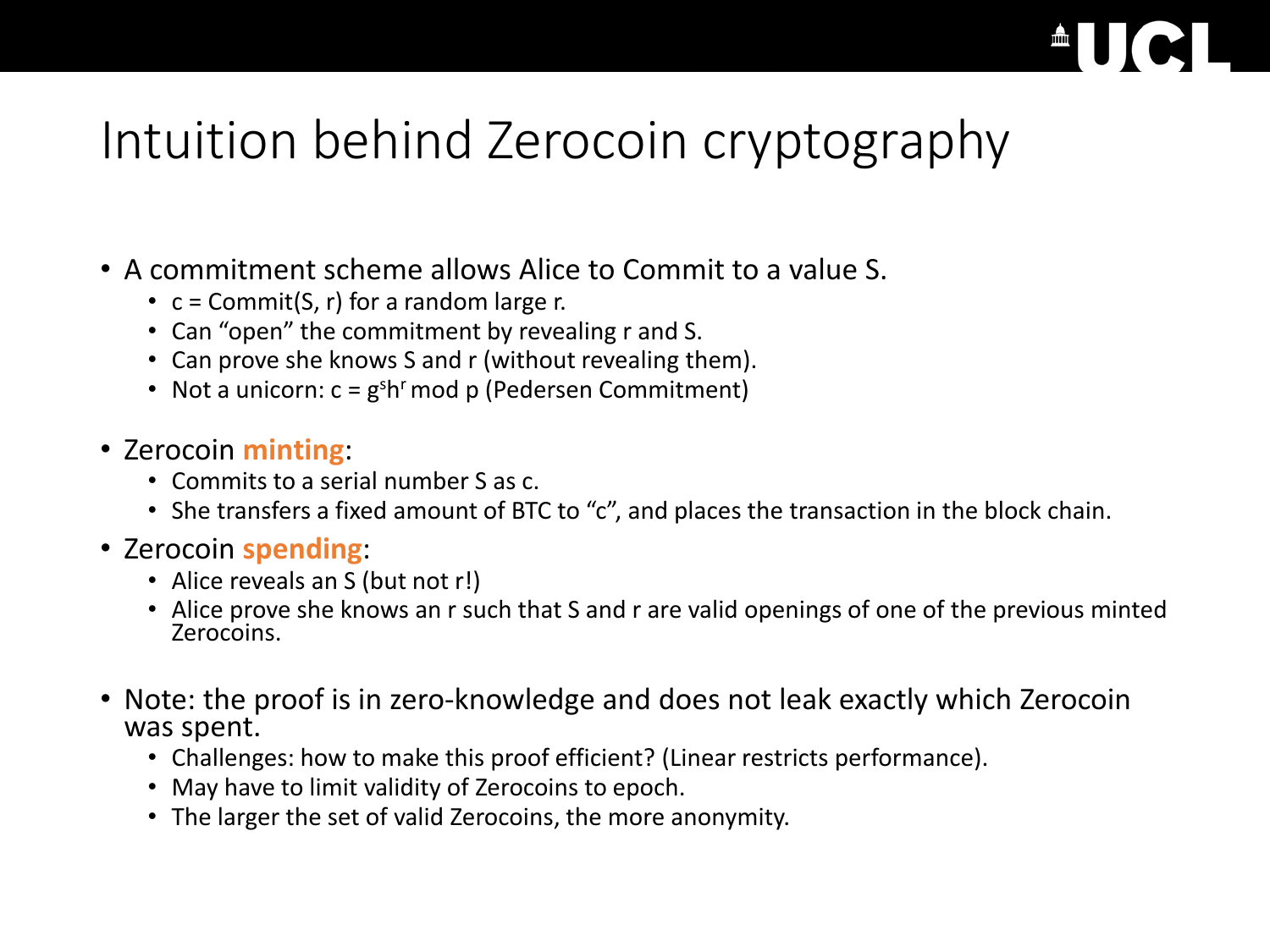

## A mix based approach to anonymity

- Zero-coin: allows a number of coins to have their depositors confused with each other.
- Simpler solutions: "mix" services for coins.
	- Send your coin to a mix, it waits to for other coins, and then pays them out.



**What problems do you foresee?**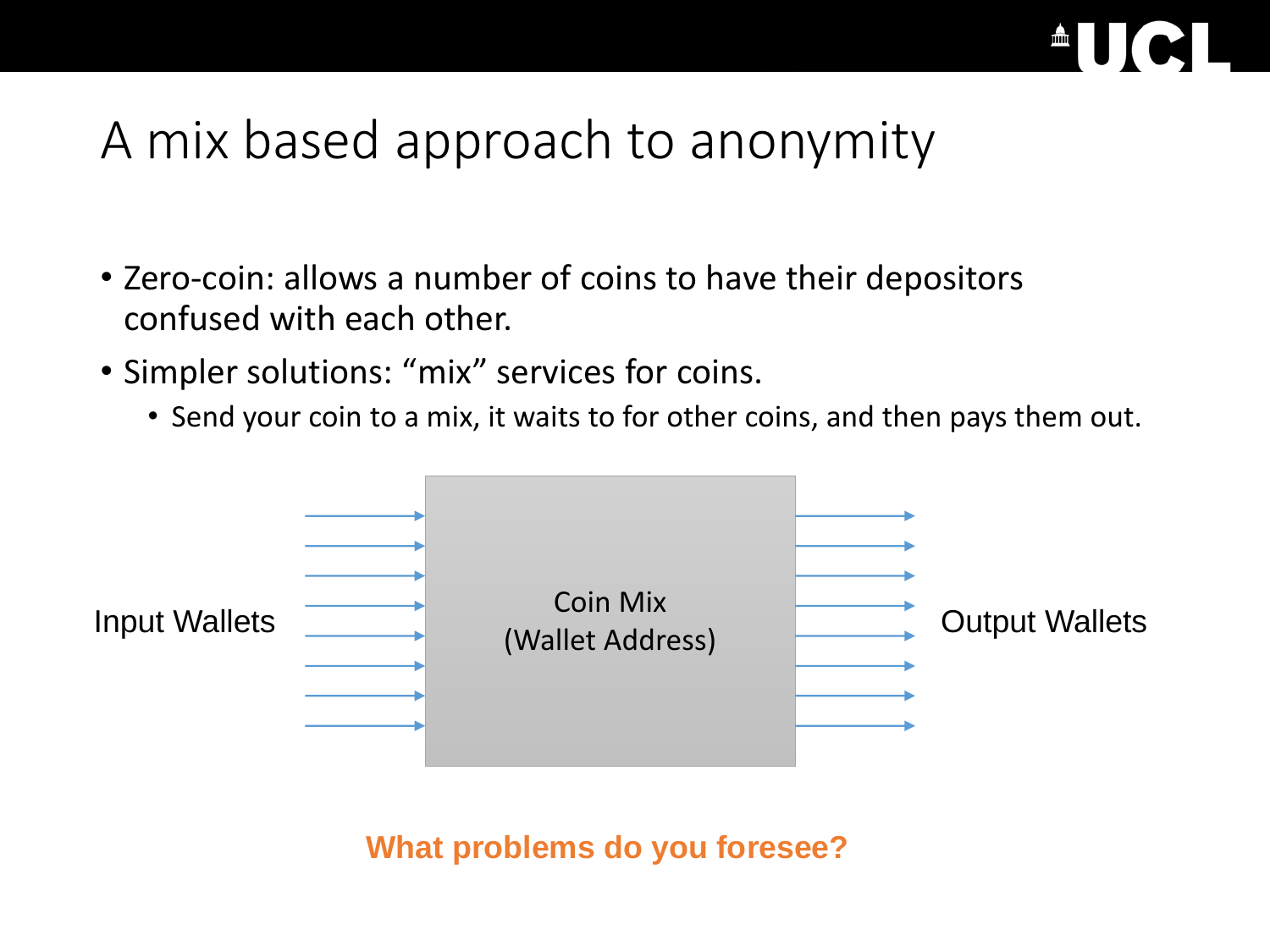# **diffusion**

### The Mix is a TTP

- TTP: trusted third party.
	- Receives the coin, and a private instruction to pay it to another wallet.
	- This is what **silk road accounts** achieved!
- Privacy: a corrupt mix may store the link between input and output coins.
	- Impossible to audit forgetfulness.
	- However: may use many mixes rely on one of them being honest and forgetful.
- Integrity: a corrupt mix may never pay out to the output wallets.
	- Bad. Difficult to prevent this.
	- Can build reputation over time.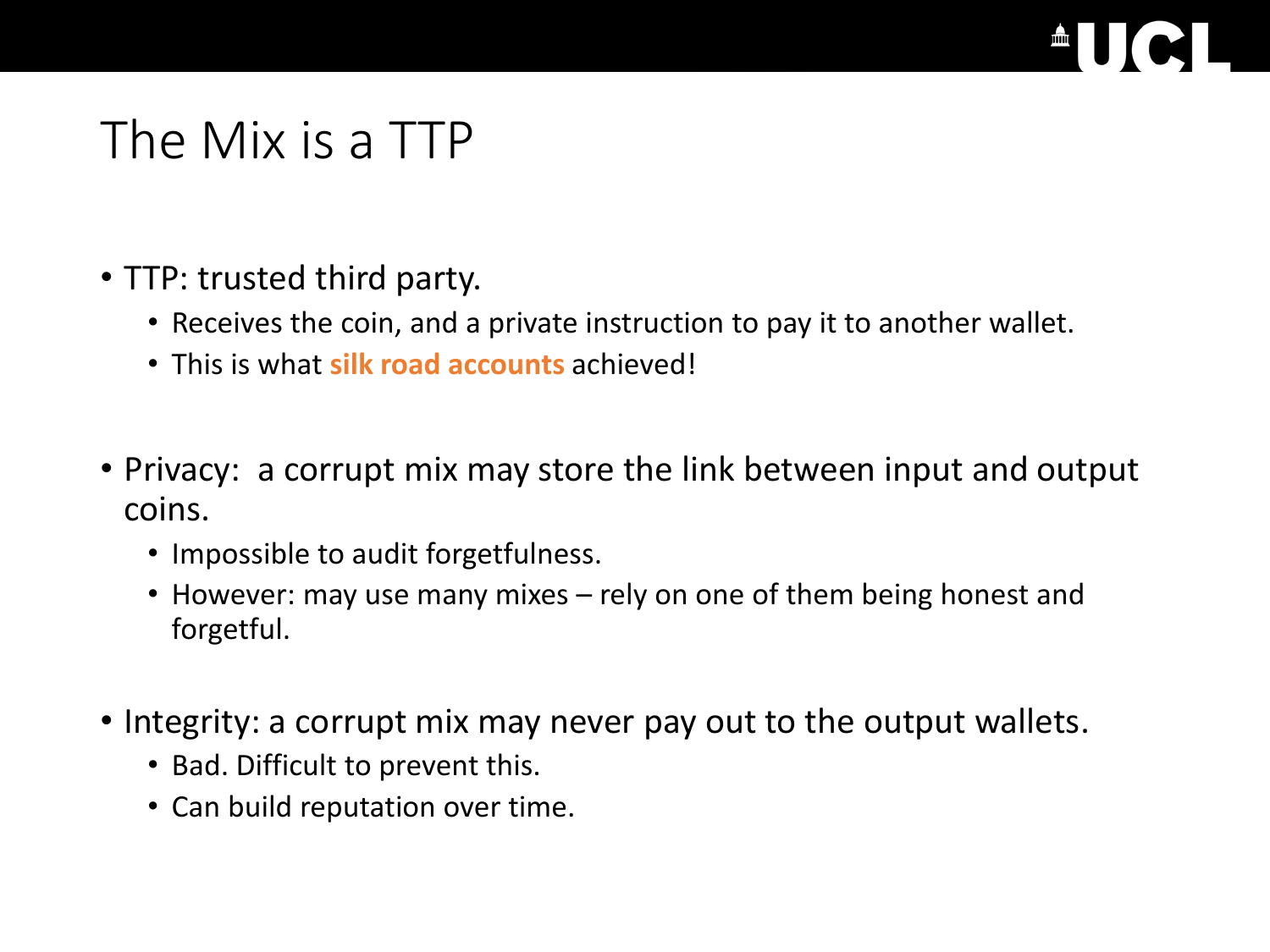## Traffic analysis applied to money flows

- Is a mix a perfect anonymization tactic?
- Scenario:
	- you are a thief; you just stole 10000 BTC.
	- You wish to "launder" them through a mix.
- Option 1: you send an instruction to pay an "anonymous" output address 10000 BTC.
	- Problem: it is very unlikely that any other large trade goes into the mix.
	- Therefore the amount allows you to trace the input and output address.
	- Secure mixing requires uniform amounts! (Say 1 BTC per mixing round)
- Option 2: you send 1 BTC / round over 10000 rounds.
	- Its slooooooooooooooooooooooooooooooooooooooooooo<sup>w</sup>
	- Is it really secure?
	- No! You can trace the transactions by solving a set of linear equations!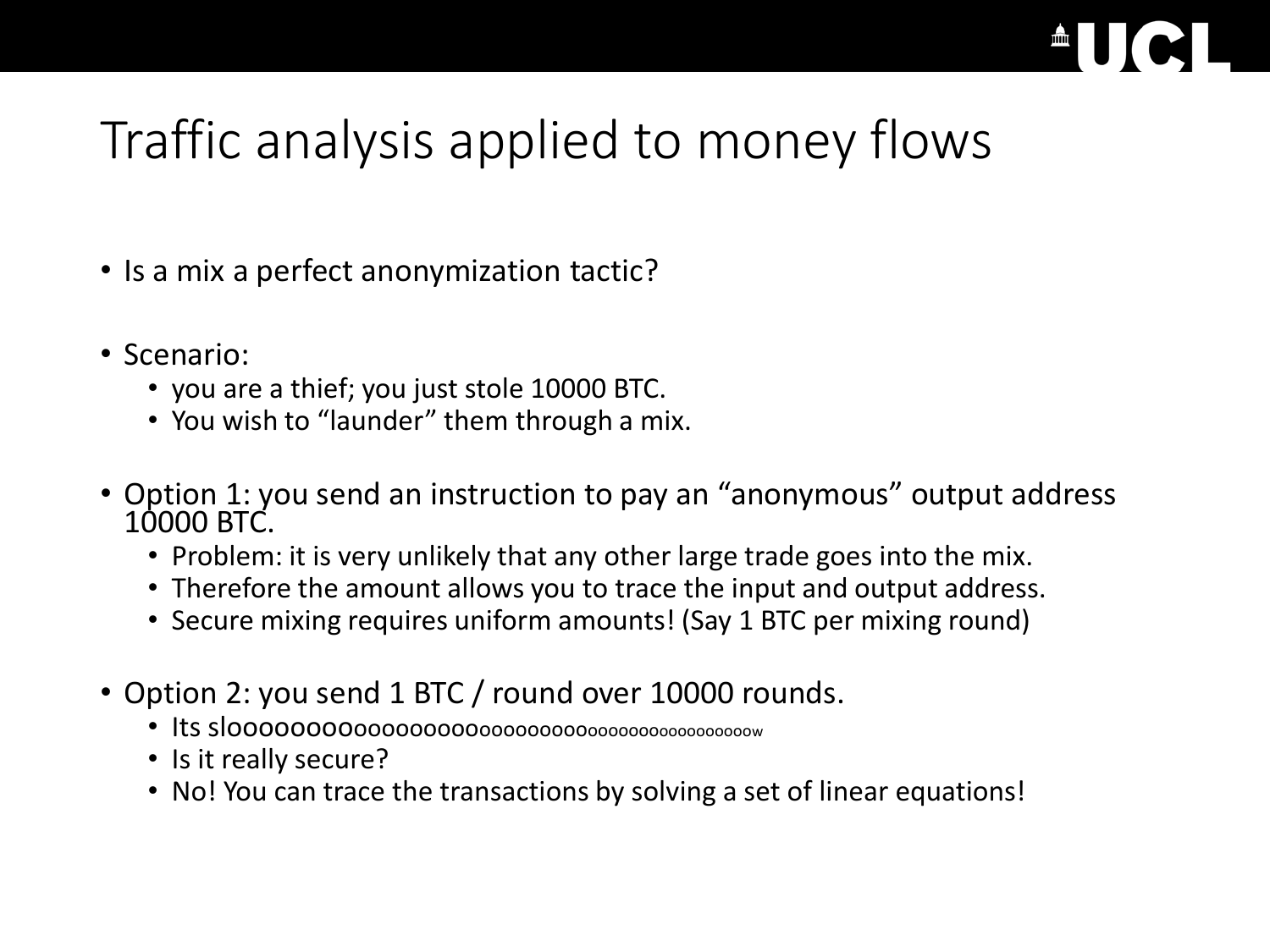# and the set of the set of the set of the set of the set of the set of the set of the set of the set of the set of the set of the set of the set of the set of the set of the set of the set of the set of the set of the set o

## Statistical disclosure attacks on Bitcoin mixes

- Model each output address amount as a linear combinations of input addresses:
	- Cout<sub>i</sub> is the amount going to the i<sup>th</sup> account.
	- Cin<sub>j</sub> is the amount going in from j<sup>th</sup> account
	- Cout<sub>i</sub> = Sum<sub>i</sub> w<sub>i</sub> Cin<sub>i</sub>
- Observe a number of repeated transactions:
	- Gather many instances of Cout $_i$
	- They form an over-determined set of linear a equations.
	- Determine the set of  $w_i$
	- To minimize the square error (Cout<sub>i</sub> Sum<sub>j</sub> w<sub>j</sub> Cin<sub>j</sub>)<sup>2</sup>
- Result: input accounts with high  $w_j$  are the likely input accounts.
	- Well known long term traffic analysis attack: "Statistical disclosure attack".
	- Can be extended to accounts and mixes with memory.

Danezis, George. "Statistical disclosure attacks." *Security and Privacy in the Age of Uncertainty*. Springer US, 2003. 421-426.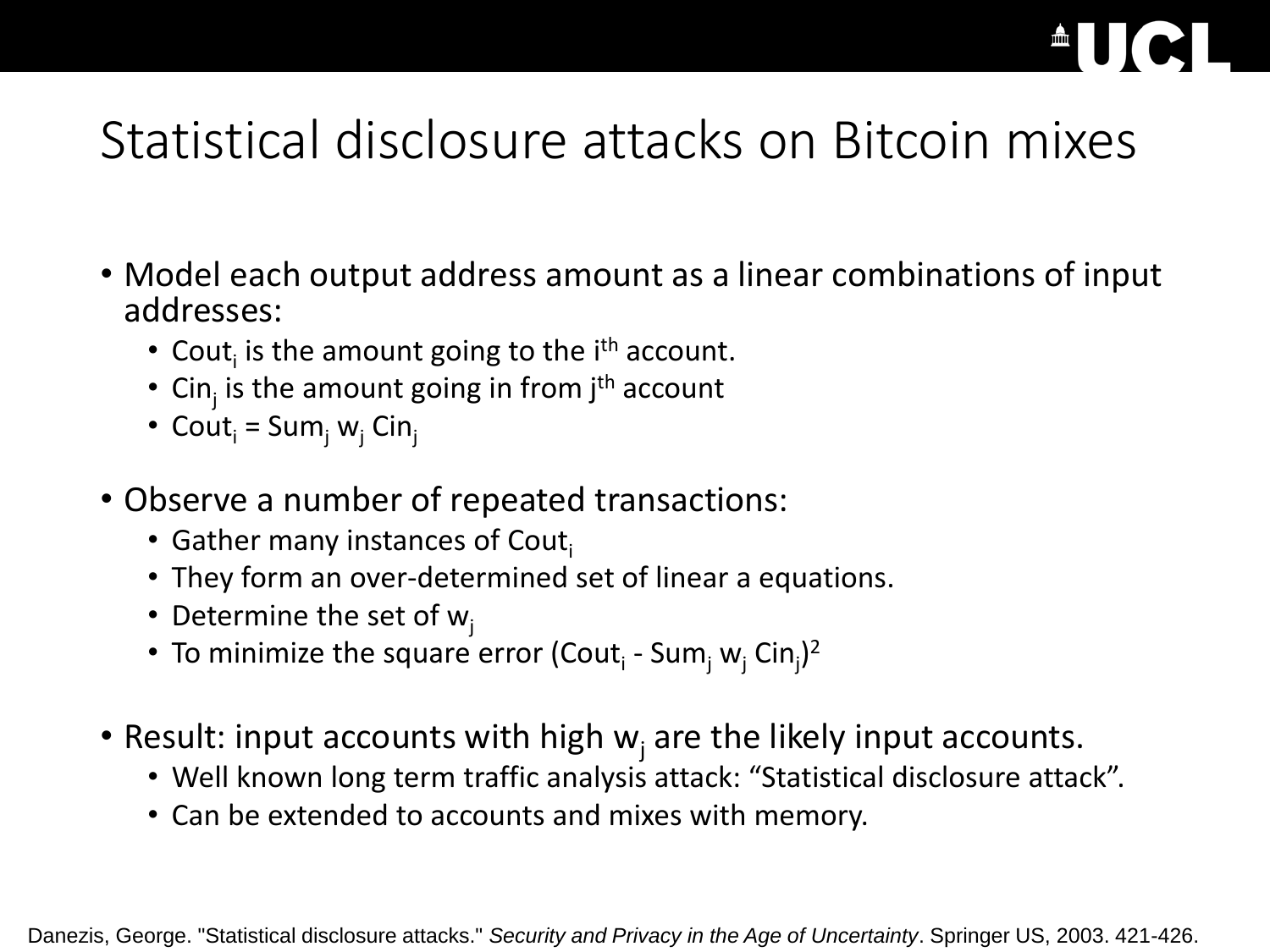

## Proper money laundering will cost you

- Ideas do not try those at home anti-money laundering laws probably do apply to BTC transactions.
	- Mixed blessing of recognizing BTC as "money".
- How to launder money:
	- Run a "fake" high-street business? (And pretend it is really popular) Not so easy since all inwards "cash" flows are traceable.
	- Play in a Casino? Play poker against yourself? Lose. Low return rates. Not cash – traceable.
	- Manipulate a market? Buy a certain resource to the point its price goes up, sell it from another account. Acts like a mix, and involves others. Is there such a good in the BTC economy?